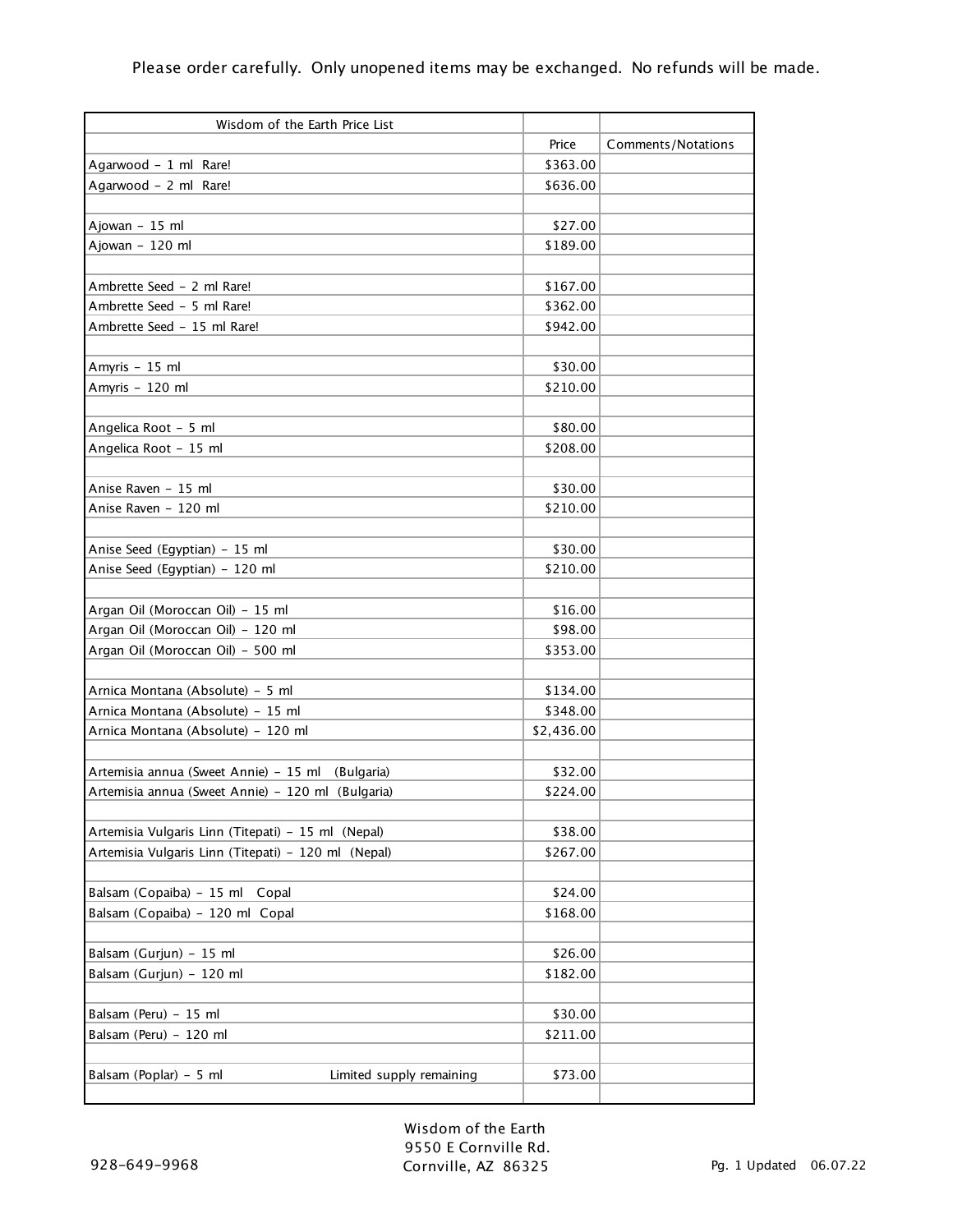| Wisdom of the Earth Price List                                |                     |  |
|---------------------------------------------------------------|---------------------|--|
|                                                               |                     |  |
| Basil (Exotic), (Chavicol) - 15 ml                            | \$34.00             |  |
| Basil (Exotic), (Chavicol) - 120 ml                           | \$238.00            |  |
|                                                               |                     |  |
| Basil (Holy), (Linalool) - 15 ml                              | \$35.00             |  |
| Basil (Holy), (Linalool) - 120 ml                             | \$245.00            |  |
|                                                               |                     |  |
| Basil (Sweet) - 15 ml                                         | \$35.00             |  |
| Basil (Sweet) - 120 ml                                        | \$245.00            |  |
|                                                               |                     |  |
| Basil (True), (Linalool) - 15 ml                              | \$34.00<br>\$240.00 |  |
| Basil (True), (Linalool) - 120 ml                             |                     |  |
|                                                               | \$34.00             |  |
| Benzoin (Absolute) - 15 ml<br>Benzoin (Absolute) - 120 ml     | \$238.00            |  |
|                                                               |                     |  |
| Bergamot - 15 ml                                              | \$37.00             |  |
| Bergamot - 120 ml                                             | \$259.00            |  |
|                                                               |                     |  |
| Birch (Sweet) - 5 ml (Russia)                                 | \$21.00             |  |
| Birch (Sweet) - 15 ml (Russia)                                | \$47.00             |  |
| Birch (Sweet) - 120 ml (Russia)                               | \$329.00            |  |
|                                                               |                     |  |
| Birch (Yellow) - 15 ml (Canada)<br>Limited supply             | \$47.00             |  |
| Birch (Yellow) - 120 ml (Canada)<br>Limited supply            | \$329.00            |  |
|                                                               |                     |  |
| Buddha Wood - 5 ml                                            | \$34.00             |  |
| Buddha Wood - 15 ml                                           | \$88.00             |  |
| Buddha Wood - 120 ml                                          | \$616.00            |  |
|                                                               |                     |  |
| Cade (Prickly Juniper) - 15 ml<br>Black and very smoky        | \$21.00             |  |
| Cade (Prickly Juniper) - 120 ml<br>Black and very smoky       | \$147.00            |  |
|                                                               |                     |  |
| Cade (Prickly Juniper) - 15 ml FR<br>Steam distilled, Organic | \$35.00             |  |
| Cade (Prickly Juniper) - 120 ml<br>Steam distilled, Organic   | NA                  |  |
|                                                               |                     |  |
| Cajeput - 15 ml                                               | \$27.00             |  |
| Cajeput - 120 ml                                              | \$189.00            |  |
|                                                               |                     |  |
| Calamus Oil - 15 ml                                           | \$32.00             |  |
| Calamus Oil - 120 ml                                          | \$224.00            |  |
|                                                               |                     |  |
| Camphor, White - 15 ml                                        | \$26.00             |  |
| Camphor, White - 120 ml                                       | \$182.00            |  |
|                                                               |                     |  |
| Cardamom Seed (Black) - 5 ml (Nepal)                          | \$22.00             |  |
| Cardamom Seed (Black) - 15 ml (Nepal)                         | \$57.00             |  |
| Cardamom Seed (Black) - 120 ml (Nepal)                        | \$400.00            |  |

Wisdom of the Earth 9550 E Cornville Rd. Cornville, AZ 86325 Pg. 2 Updated 06.07.22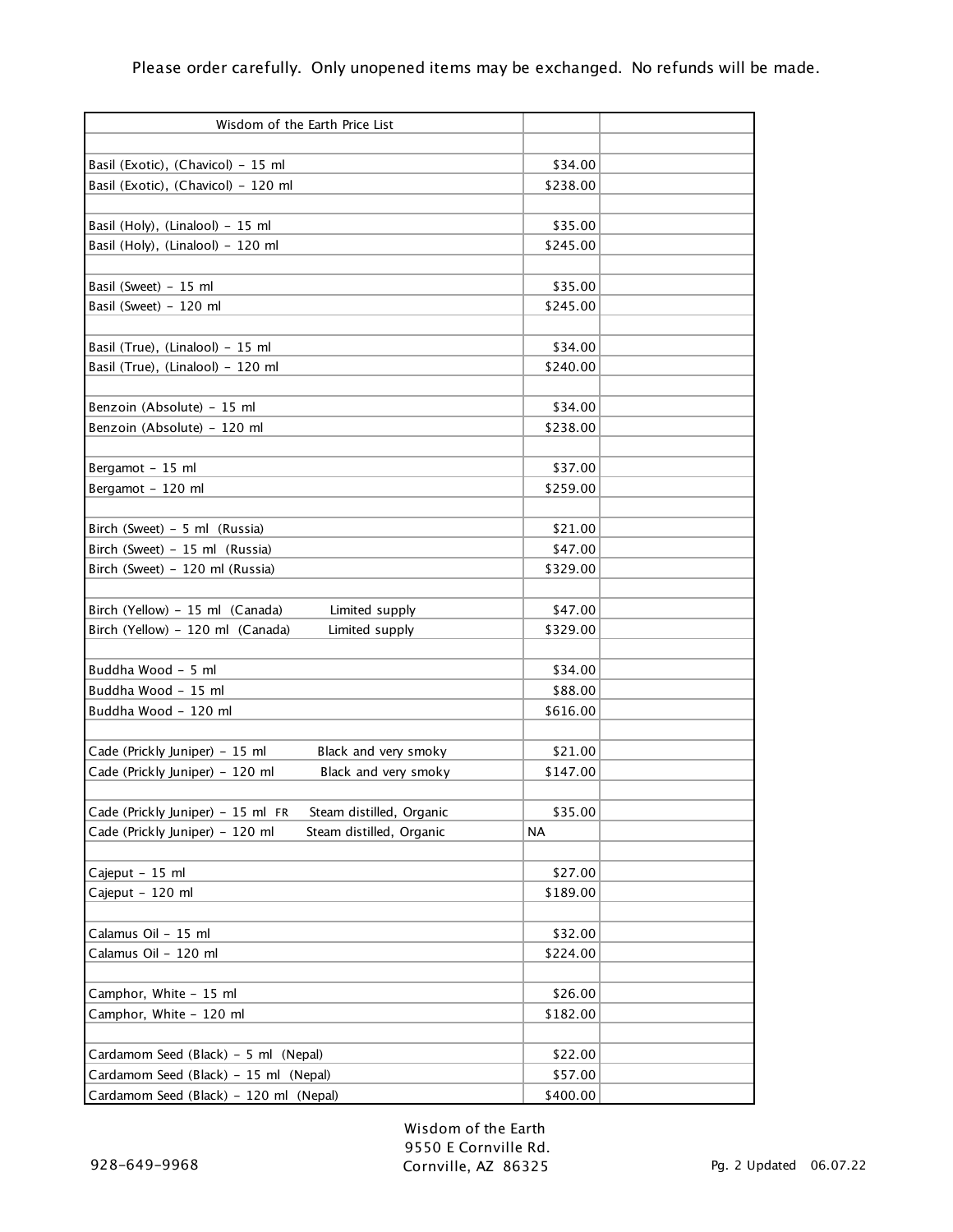| Wisdom of the Earth Price List<br>Cardamom Seed (Green) - 5 ml (India)<br>\$22.00<br>Cardamom Seed (Green) - 15 ml (India)<br>\$57.00<br>Cardamom Seed (Green) - 120 ml (India)<br>\$400.00<br>Carnation (Absolute) - 2 ml (Egypt)<br>\$77.00<br>Carnation (Absolute) - 5 ml (Egypt)<br>\$167.00<br>Carnation (Absolute) - 15 ml (Egypt)<br>\$434.00<br>Carrot Seed - 15 ml<br>\$42.00<br>Carrot Seed - 120 ml<br>\$294.00<br>Cassia (Leaves & Branches) - 15 ml<br>\$45.00<br>Cassia (Leaves & Branches) - 120 ml<br>\$315.00<br>\$30.00<br>Catnip (Nepeta Cartaria) - 5 ml<br>Catnip (Nepeta Cartaria) - 15 ml<br>\$79.00<br>Catnip (Nepeta Cartaria) - 120 ml<br>\$553.00<br>Cedar Leaf (Thuja) - 15 ml<br>\$30.00<br>Cedar Leaf (Thuja) - 120 ml<br>\$212.00<br>Cedarwood (Atlas) - 15 ml<br>\$29.00<br>Cedarwood (Atlas) - 120 ml<br>\$203.00<br>Cedarwood (Himalayan) - 15 ml<br>\$30.00<br>Cedarwood (Himalayan) - 120 ml<br>\$210.00<br>Cedarwood (Texas) - 15 ml<br>\$27.00<br>Cedarwood (Texas) - 120 ml<br>\$189.00<br>Cedarwood (Virginia) - 15 ml<br>\$27.00<br>Cedarwood (Virginia) - 120 ml<br>\$189.00<br>Celery Seed - 15 ml<br>\$30.00<br>Celery Seed - 120 ml<br>\$211.00<br>Chamomile (Blue) - 5 ml Nepal/Tare Phool<br>\$28.00<br>Chamomile (Blue) - 15 ml Nepal/Tare Phool<br>\$73.00<br>Chamomile (Blue) - 120 ml Nepal/Tare Phool<br>\$511.00<br>Chamomile (Roman) - 5 ml<br>\$49.00<br>Chamomile (Roman) - 15 ml<br>\$127.00<br>Chamomile (Roman) - 120 ml<br>\$889.00<br>Chamomile (Wild) - 5 ml<br>\$70.00<br>Chamomile (Wild) - 15 ml<br>\$182.00 |  |  |
|-------------------------------------------------------------------------------------------------------------------------------------------------------------------------------------------------------------------------------------------------------------------------------------------------------------------------------------------------------------------------------------------------------------------------------------------------------------------------------------------------------------------------------------------------------------------------------------------------------------------------------------------------------------------------------------------------------------------------------------------------------------------------------------------------------------------------------------------------------------------------------------------------------------------------------------------------------------------------------------------------------------------------------------------------------------------------------------------------------------------------------------------------------------------------------------------------------------------------------------------------------------------------------------------------------------------------------------------------------------------------------------------------------------------------------------------------------------------------------------------------------------------------------------------------------------------------------|--|--|
|                                                                                                                                                                                                                                                                                                                                                                                                                                                                                                                                                                                                                                                                                                                                                                                                                                                                                                                                                                                                                                                                                                                                                                                                                                                                                                                                                                                                                                                                                                                                                                               |  |  |
|                                                                                                                                                                                                                                                                                                                                                                                                                                                                                                                                                                                                                                                                                                                                                                                                                                                                                                                                                                                                                                                                                                                                                                                                                                                                                                                                                                                                                                                                                                                                                                               |  |  |
|                                                                                                                                                                                                                                                                                                                                                                                                                                                                                                                                                                                                                                                                                                                                                                                                                                                                                                                                                                                                                                                                                                                                                                                                                                                                                                                                                                                                                                                                                                                                                                               |  |  |
|                                                                                                                                                                                                                                                                                                                                                                                                                                                                                                                                                                                                                                                                                                                                                                                                                                                                                                                                                                                                                                                                                                                                                                                                                                                                                                                                                                                                                                                                                                                                                                               |  |  |
|                                                                                                                                                                                                                                                                                                                                                                                                                                                                                                                                                                                                                                                                                                                                                                                                                                                                                                                                                                                                                                                                                                                                                                                                                                                                                                                                                                                                                                                                                                                                                                               |  |  |
|                                                                                                                                                                                                                                                                                                                                                                                                                                                                                                                                                                                                                                                                                                                                                                                                                                                                                                                                                                                                                                                                                                                                                                                                                                                                                                                                                                                                                                                                                                                                                                               |  |  |
|                                                                                                                                                                                                                                                                                                                                                                                                                                                                                                                                                                                                                                                                                                                                                                                                                                                                                                                                                                                                                                                                                                                                                                                                                                                                                                                                                                                                                                                                                                                                                                               |  |  |
|                                                                                                                                                                                                                                                                                                                                                                                                                                                                                                                                                                                                                                                                                                                                                                                                                                                                                                                                                                                                                                                                                                                                                                                                                                                                                                                                                                                                                                                                                                                                                                               |  |  |
|                                                                                                                                                                                                                                                                                                                                                                                                                                                                                                                                                                                                                                                                                                                                                                                                                                                                                                                                                                                                                                                                                                                                                                                                                                                                                                                                                                                                                                                                                                                                                                               |  |  |
|                                                                                                                                                                                                                                                                                                                                                                                                                                                                                                                                                                                                                                                                                                                                                                                                                                                                                                                                                                                                                                                                                                                                                                                                                                                                                                                                                                                                                                                                                                                                                                               |  |  |
|                                                                                                                                                                                                                                                                                                                                                                                                                                                                                                                                                                                                                                                                                                                                                                                                                                                                                                                                                                                                                                                                                                                                                                                                                                                                                                                                                                                                                                                                                                                                                                               |  |  |
|                                                                                                                                                                                                                                                                                                                                                                                                                                                                                                                                                                                                                                                                                                                                                                                                                                                                                                                                                                                                                                                                                                                                                                                                                                                                                                                                                                                                                                                                                                                                                                               |  |  |
|                                                                                                                                                                                                                                                                                                                                                                                                                                                                                                                                                                                                                                                                                                                                                                                                                                                                                                                                                                                                                                                                                                                                                                                                                                                                                                                                                                                                                                                                                                                                                                               |  |  |
|                                                                                                                                                                                                                                                                                                                                                                                                                                                                                                                                                                                                                                                                                                                                                                                                                                                                                                                                                                                                                                                                                                                                                                                                                                                                                                                                                                                                                                                                                                                                                                               |  |  |
|                                                                                                                                                                                                                                                                                                                                                                                                                                                                                                                                                                                                                                                                                                                                                                                                                                                                                                                                                                                                                                                                                                                                                                                                                                                                                                                                                                                                                                                                                                                                                                               |  |  |
|                                                                                                                                                                                                                                                                                                                                                                                                                                                                                                                                                                                                                                                                                                                                                                                                                                                                                                                                                                                                                                                                                                                                                                                                                                                                                                                                                                                                                                                                                                                                                                               |  |  |
|                                                                                                                                                                                                                                                                                                                                                                                                                                                                                                                                                                                                                                                                                                                                                                                                                                                                                                                                                                                                                                                                                                                                                                                                                                                                                                                                                                                                                                                                                                                                                                               |  |  |
|                                                                                                                                                                                                                                                                                                                                                                                                                                                                                                                                                                                                                                                                                                                                                                                                                                                                                                                                                                                                                                                                                                                                                                                                                                                                                                                                                                                                                                                                                                                                                                               |  |  |
|                                                                                                                                                                                                                                                                                                                                                                                                                                                                                                                                                                                                                                                                                                                                                                                                                                                                                                                                                                                                                                                                                                                                                                                                                                                                                                                                                                                                                                                                                                                                                                               |  |  |
|                                                                                                                                                                                                                                                                                                                                                                                                                                                                                                                                                                                                                                                                                                                                                                                                                                                                                                                                                                                                                                                                                                                                                                                                                                                                                                                                                                                                                                                                                                                                                                               |  |  |
|                                                                                                                                                                                                                                                                                                                                                                                                                                                                                                                                                                                                                                                                                                                                                                                                                                                                                                                                                                                                                                                                                                                                                                                                                                                                                                                                                                                                                                                                                                                                                                               |  |  |
|                                                                                                                                                                                                                                                                                                                                                                                                                                                                                                                                                                                                                                                                                                                                                                                                                                                                                                                                                                                                                                                                                                                                                                                                                                                                                                                                                                                                                                                                                                                                                                               |  |  |
|                                                                                                                                                                                                                                                                                                                                                                                                                                                                                                                                                                                                                                                                                                                                                                                                                                                                                                                                                                                                                                                                                                                                                                                                                                                                                                                                                                                                                                                                                                                                                                               |  |  |
|                                                                                                                                                                                                                                                                                                                                                                                                                                                                                                                                                                                                                                                                                                                                                                                                                                                                                                                                                                                                                                                                                                                                                                                                                                                                                                                                                                                                                                                                                                                                                                               |  |  |
|                                                                                                                                                                                                                                                                                                                                                                                                                                                                                                                                                                                                                                                                                                                                                                                                                                                                                                                                                                                                                                                                                                                                                                                                                                                                                                                                                                                                                                                                                                                                                                               |  |  |
|                                                                                                                                                                                                                                                                                                                                                                                                                                                                                                                                                                                                                                                                                                                                                                                                                                                                                                                                                                                                                                                                                                                                                                                                                                                                                                                                                                                                                                                                                                                                                                               |  |  |
|                                                                                                                                                                                                                                                                                                                                                                                                                                                                                                                                                                                                                                                                                                                                                                                                                                                                                                                                                                                                                                                                                                                                                                                                                                                                                                                                                                                                                                                                                                                                                                               |  |  |
|                                                                                                                                                                                                                                                                                                                                                                                                                                                                                                                                                                                                                                                                                                                                                                                                                                                                                                                                                                                                                                                                                                                                                                                                                                                                                                                                                                                                                                                                                                                                                                               |  |  |
|                                                                                                                                                                                                                                                                                                                                                                                                                                                                                                                                                                                                                                                                                                                                                                                                                                                                                                                                                                                                                                                                                                                                                                                                                                                                                                                                                                                                                                                                                                                                                                               |  |  |
|                                                                                                                                                                                                                                                                                                                                                                                                                                                                                                                                                                                                                                                                                                                                                                                                                                                                                                                                                                                                                                                                                                                                                                                                                                                                                                                                                                                                                                                                                                                                                                               |  |  |
|                                                                                                                                                                                                                                                                                                                                                                                                                                                                                                                                                                                                                                                                                                                                                                                                                                                                                                                                                                                                                                                                                                                                                                                                                                                                                                                                                                                                                                                                                                                                                                               |  |  |
|                                                                                                                                                                                                                                                                                                                                                                                                                                                                                                                                                                                                                                                                                                                                                                                                                                                                                                                                                                                                                                                                                                                                                                                                                                                                                                                                                                                                                                                                                                                                                                               |  |  |
|                                                                                                                                                                                                                                                                                                                                                                                                                                                                                                                                                                                                                                                                                                                                                                                                                                                                                                                                                                                                                                                                                                                                                                                                                                                                                                                                                                                                                                                                                                                                                                               |  |  |
|                                                                                                                                                                                                                                                                                                                                                                                                                                                                                                                                                                                                                                                                                                                                                                                                                                                                                                                                                                                                                                                                                                                                                                                                                                                                                                                                                                                                                                                                                                                                                                               |  |  |
|                                                                                                                                                                                                                                                                                                                                                                                                                                                                                                                                                                                                                                                                                                                                                                                                                                                                                                                                                                                                                                                                                                                                                                                                                                                                                                                                                                                                                                                                                                                                                                               |  |  |
|                                                                                                                                                                                                                                                                                                                                                                                                                                                                                                                                                                                                                                                                                                                                                                                                                                                                                                                                                                                                                                                                                                                                                                                                                                                                                                                                                                                                                                                                                                                                                                               |  |  |
|                                                                                                                                                                                                                                                                                                                                                                                                                                                                                                                                                                                                                                                                                                                                                                                                                                                                                                                                                                                                                                                                                                                                                                                                                                                                                                                                                                                                                                                                                                                                                                               |  |  |
|                                                                                                                                                                                                                                                                                                                                                                                                                                                                                                                                                                                                                                                                                                                                                                                                                                                                                                                                                                                                                                                                                                                                                                                                                                                                                                                                                                                                                                                                                                                                                                               |  |  |
|                                                                                                                                                                                                                                                                                                                                                                                                                                                                                                                                                                                                                                                                                                                                                                                                                                                                                                                                                                                                                                                                                                                                                                                                                                                                                                                                                                                                                                                                                                                                                                               |  |  |
|                                                                                                                                                                                                                                                                                                                                                                                                                                                                                                                                                                                                                                                                                                                                                                                                                                                                                                                                                                                                                                                                                                                                                                                                                                                                                                                                                                                                                                                                                                                                                                               |  |  |
|                                                                                                                                                                                                                                                                                                                                                                                                                                                                                                                                                                                                                                                                                                                                                                                                                                                                                                                                                                                                                                                                                                                                                                                                                                                                                                                                                                                                                                                                                                                                                                               |  |  |
|                                                                                                                                                                                                                                                                                                                                                                                                                                                                                                                                                                                                                                                                                                                                                                                                                                                                                                                                                                                                                                                                                                                                                                                                                                                                                                                                                                                                                                                                                                                                                                               |  |  |
|                                                                                                                                                                                                                                                                                                                                                                                                                                                                                                                                                                                                                                                                                                                                                                                                                                                                                                                                                                                                                                                                                                                                                                                                                                                                                                                                                                                                                                                                                                                                                                               |  |  |
|                                                                                                                                                                                                                                                                                                                                                                                                                                                                                                                                                                                                                                                                                                                                                                                                                                                                                                                                                                                                                                                                                                                                                                                                                                                                                                                                                                                                                                                                                                                                                                               |  |  |
|                                                                                                                                                                                                                                                                                                                                                                                                                                                                                                                                                                                                                                                                                                                                                                                                                                                                                                                                                                                                                                                                                                                                                                                                                                                                                                                                                                                                                                                                                                                                                                               |  |  |

Wisdom of the Earth 9550 E Cornville Rd. Cornville, AZ 86325 Pg. 3 Updated 06.07.22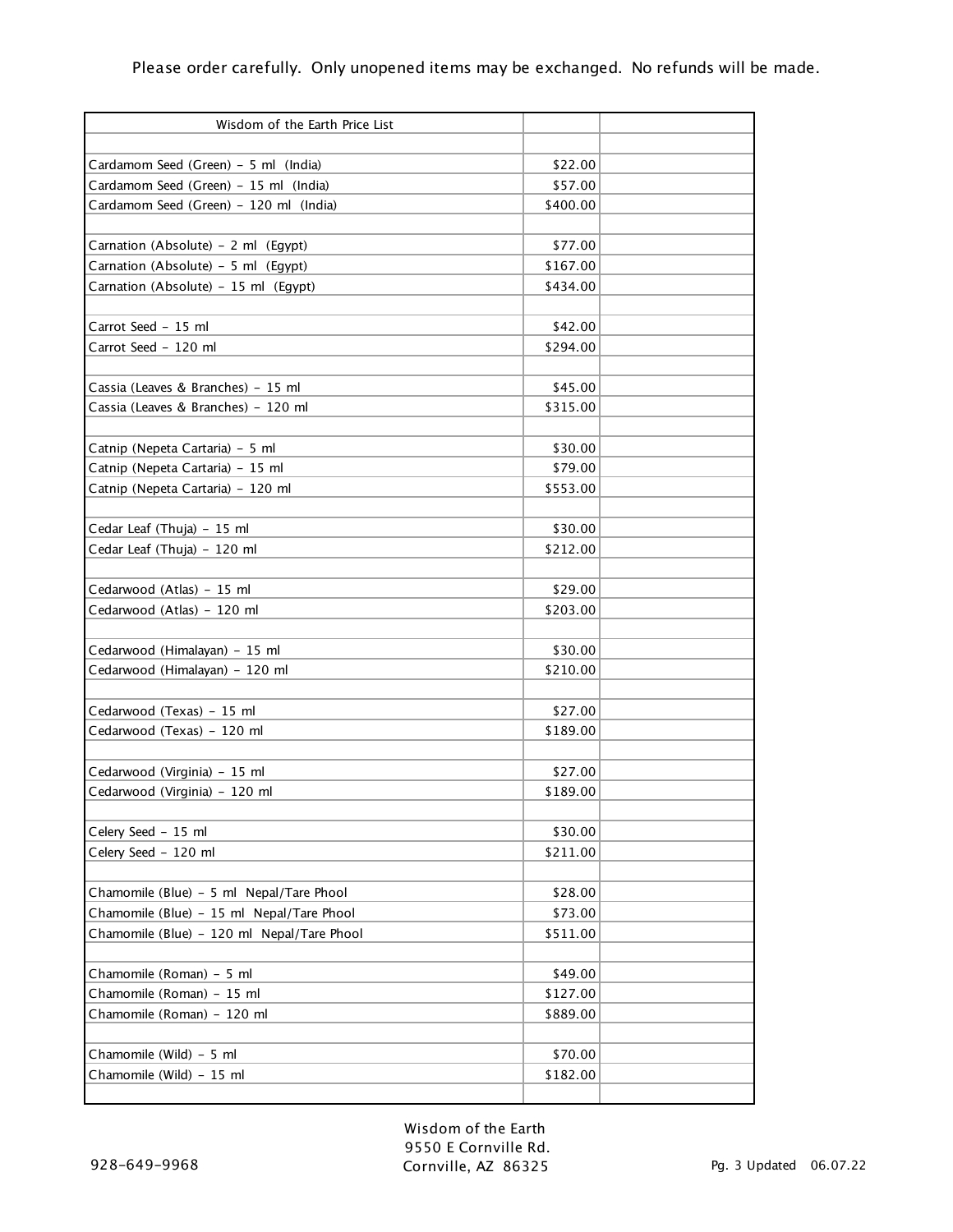| Wisdom of the Earth Price List                            |            |  |
|-----------------------------------------------------------|------------|--|
|                                                           |            |  |
| Champaca Flower (Absolute) - 2 ml                         | \$179.00   |  |
| Champaca Flower (Absolute) - 5 ml                         | \$388.00   |  |
| Champaca Flower (Absolute) - 15 ml (this size by request) | \$1,009.00 |  |
|                                                           |            |  |
| Cinnamon Bark - 5 ml                                      | \$25.00    |  |
| Cinnamon Bark - 15 ml                                     | \$65.00    |  |
| Cinnamon Bark - 120 ml                                    | \$456.00   |  |
|                                                           |            |  |
| Cinnamon Leaf - 15 ml                                     | \$31.00    |  |
| Cinnamon Leaf - 120 ml                                    | \$217.00   |  |
|                                                           |            |  |
| Cistus (Rock Rose) - 5 ml Steam Distilled (Thin)          | \$59.00    |  |
| Cistus (Rock Rose) - 15 ml Steam Distilled (Thin)         | \$153.00   |  |
| Cistus (Rock Rose) - 120 ml Steam Distilled (Thin)        | \$1,069.00 |  |
|                                                           |            |  |
| Citronella (Mana Grass) - 15 ml                           | \$24.00    |  |
| Citronella (Mana Grass) - 120 ml                          | \$168.00   |  |
|                                                           |            |  |
| Clove Bud - 15 ml (Madagascar)                            | \$30.00    |  |
| Clove Bud - 120 ml (Madagascar)                           | \$210.00   |  |
|                                                           |            |  |
| Coffee (Cold Pressed) - 15 ml                             | \$34.00    |  |
| Coffee (Cold Pressed) - 120 ml                            | \$238.00   |  |
|                                                           |            |  |
| Coffee Flower (Absolute) - 2 ml                           | \$159.00   |  |
| Coffee Flower (Absolute) - 5 ml                           | \$346.00   |  |
| Coffee Flower (Absolute) - 15 ml                          | \$899.00   |  |
|                                                           |            |  |
| Coriander Seed - 15 ml                                    | \$42.00    |  |
| Coriander Seed - 120 ml                                   | \$294.00   |  |
|                                                           |            |  |
| Cornmint - 15 ml                                          | \$28.00    |  |
| Cornmint - 120 ml                                         | \$196.00   |  |
|                                                           |            |  |
| Cucumber Seed - 15 ml                                     | \$30.00    |  |
| Cucumber Seed - 120 ml                                    | \$195.00   |  |
| Cucumber Seed - 500 ml                                    | \$694.00   |  |
|                                                           |            |  |
| Cumin (Black) - 15 ml                                     | \$28.00    |  |
| Cumin (Black) - 120 ml                                    | \$196.00   |  |
| Cumin (Black) - 500 ml                                    | \$698.00   |  |
| Cumin (Black) - 1000 ml                                   | \$1,183.00 |  |
|                                                           |            |  |
| Cumin Seed - 15 ml                                        | \$38.00    |  |
| Cumin Seed - 120 ml                                       | \$268.00   |  |
|                                                           |            |  |
|                                                           |            |  |

Wisdom of the Earth 9550 E Cornville Rd. Cornville, AZ 86325 Pg. 4 Updated 06.07.22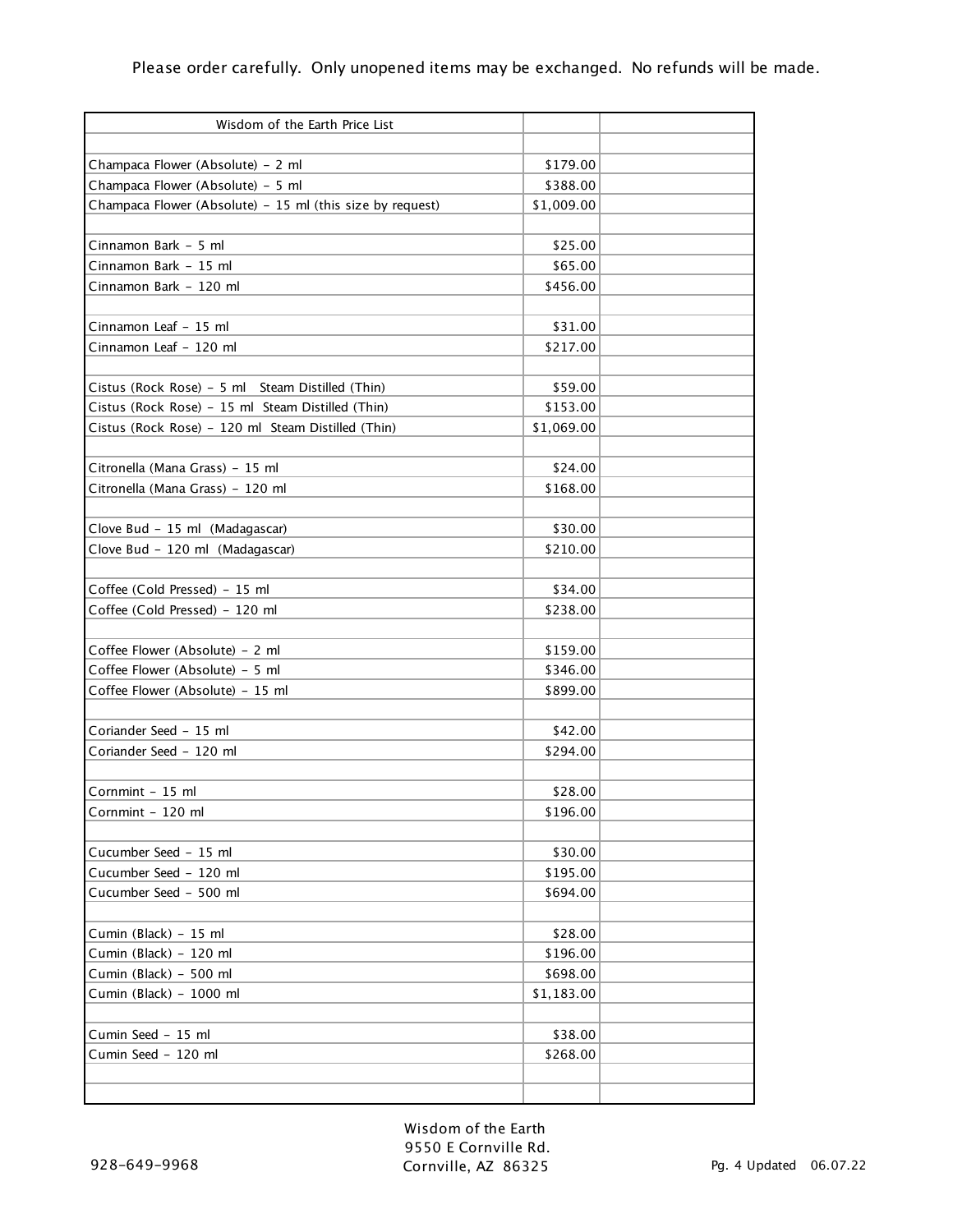| Wisdom of the Earth Price List    |          |  |
|-----------------------------------|----------|--|
| Curcuma Zedoaria - 15 ml          | \$31.00  |  |
| Curcuma Zedoaria - 120 ml         | \$217.00 |  |
|                                   |          |  |
| Cypress - 15 ml (Crete)           | \$29.00  |  |
| Cypress - 120 ml (Crete)          | \$203.00 |  |
|                                   |          |  |
| Cypress (Blue) - 5 ml             | \$51.00  |  |
| Cypress (Blue) - 15 ml            | \$132.00 |  |
| Cypress (Blue) - 120 ml           | \$924.00 |  |
|                                   |          |  |
| Davana - 5 ml                     | \$46.00  |  |
| Davana - 15 ml                    | \$119.00 |  |
| Davana - 120 ml                   | \$833.00 |  |
|                                   |          |  |
| Dill Seed - 15 ml (Hungary)       | \$35.00  |  |
| Dill Seed - 120 ml<br>(Hungary)   | \$245.00 |  |
|                                   |          |  |
| Elemi - 15 ml                     | \$29.00  |  |
| Elemi - 120 ml                    | \$203.00 |  |
|                                   |          |  |
| Eucalyptus (Blue Gum) - 15 ml     | \$23.00  |  |
| Eucalyptus (Blue Gum) - 120 ml    | \$161.00 |  |
|                                   |          |  |
| Eucalyptus (Blue Mallee) - 15 ml  | \$29.00  |  |
| Eucalyptus (Blue Mallee) - 120 ml | \$200.00 |  |
|                                   |          |  |
| Eucalyptus (Gully Gum) - 15 ml    | \$25.00  |  |
| Eucalyptus (Gully Gum) - 120 ml   | \$178.00 |  |
|                                   |          |  |
| Eucalyptus (Lemon) - 15 ml        | \$24.00  |  |
| Eucalyptus (Lemon) - 120 ml       | \$168.00 |  |
|                                   |          |  |
| Eucalyptus (Masala) - 15 ml       | \$25.00  |  |
| Eucalyptus (Masala) - 120 ml      | \$178.00 |  |
|                                   |          |  |
| Eucalyptus (Mint) - 15 ml         | \$25.00  |  |
| Eucalyptus (Mint) - 120 ml        | \$175.00 |  |
|                                   |          |  |
| Eucalyptus (True) - 15 ml         | \$29.00  |  |
| Eucalyptus (True) - 120 ml        | \$203.00 |  |
|                                   |          |  |
| Fennel (Sweet) - 15 ml            | \$30.00  |  |
| Fennel (Sweet) - 120 ml           | \$210.00 |  |
|                                   |          |  |
| Feverfew - 15 ml                  | \$40.00  |  |
| Feverfew - 120 ml                 | \$280.00 |  |
|                                   |          |  |
|                                   |          |  |

Wisdom of the Earth 9550 E Cornville Rd. Cornville, AZ 86325 Pg. 5 Updated 06.07.22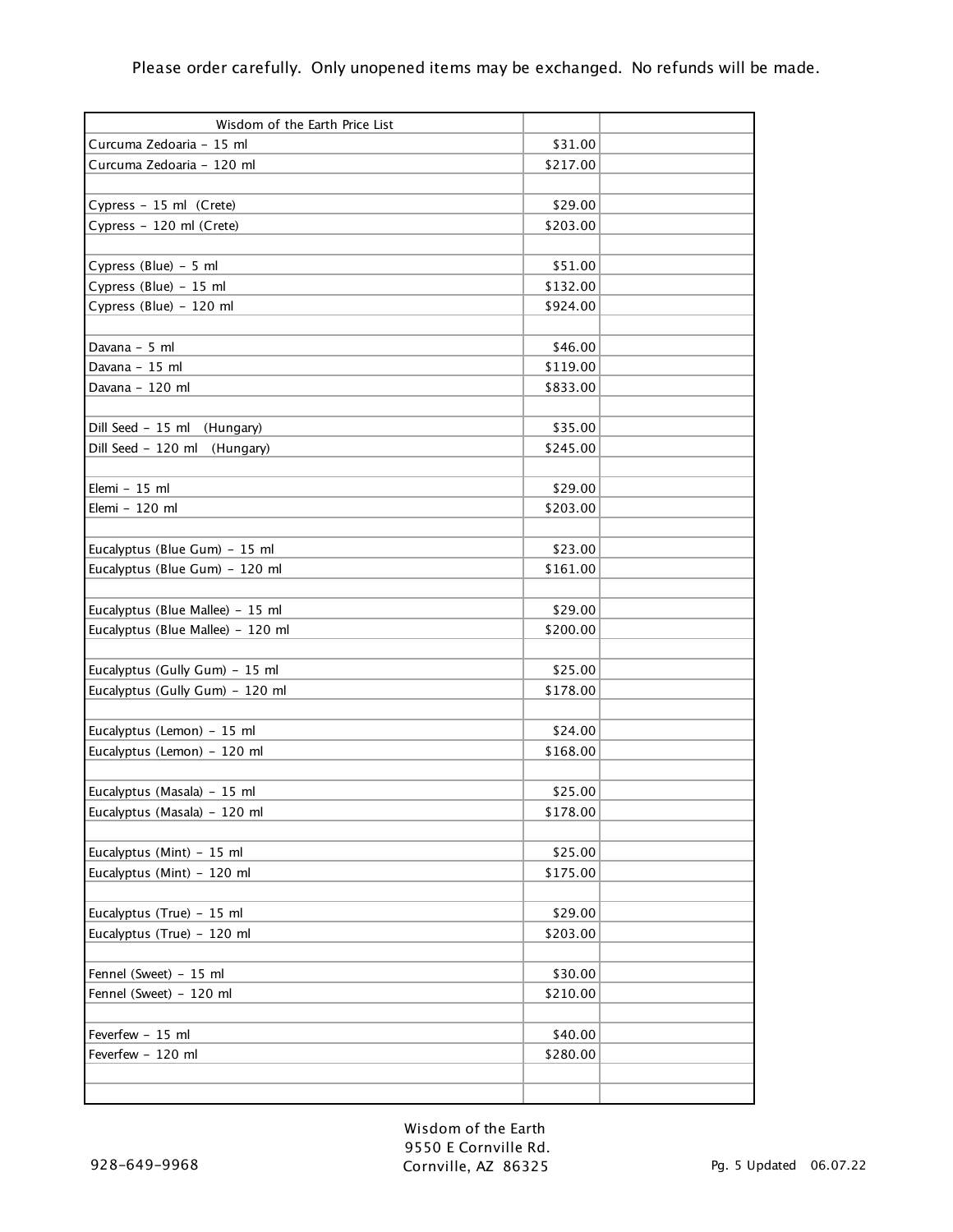| Wisdom of the Earth Price List                                      |            |              |
|---------------------------------------------------------------------|------------|--------------|
| Fir (Balsam) $-15$ ml                                               | \$29.00    |              |
| Fir (Balsam) $-120$ ml                                              | \$203.00   |              |
|                                                                     |            |              |
| Fir (Cork Bark) - 5 ml<br>From the Sacred San Francisco Peaks (AZ)  | \$30.00    |              |
| Fir (Cork Bark) - 15 ml<br>From the Sacred San Francisco Peaks (AZ) | \$79.00    |              |
|                                                                     |            |              |
| Fir (Douglas) - 15 ml (Albania)                                     | \$42.00    |              |
| Fir (Douglas) - 120 ml (Albania)                                    | \$294.00   |              |
|                                                                     |            |              |
| Fir (Douglas), (Arizona) - 5 ml Local Wildcrafter's Boutique        | \$59.00    | Out of stock |
| Fir (Douglas), (Arizona) - 15 ml Local Wildcrafter's Boutique       | \$153.00   | Out of stock |
| Fir (Douglas), (Arizona) - 120 ml Local Wildcrafter's Boutique      | \$1,069.00 | Out of stock |
|                                                                     |            |              |
| Fir (Grand) $-5$ ml                                                 | \$30.00    |              |
| Fir (Grand) $-15$ ml                                                | \$79.00    |              |
| Fir (Grand) $-120$ ml                                               | \$550.00   |              |
|                                                                     |            |              |
| Fir (Hemlock) - 15 ml                                               | \$32.00    |              |
| Fir (Hemlock) - 120 ml                                              | \$224.00   |              |
|                                                                     |            |              |
| Fir (Noble) - 5 ml                                                  | \$35.00    |              |
| Fir (Noble) $-15$ ml                                                | \$90.00    |              |
|                                                                     |            |              |
| Fir (White), (Arizona) - 5 ml Local Wildcrafter's Boutique          | \$59.00    |              |
| Fir (White), (Arizona) - 15 ml Local Wildcrafter's Boutique         | \$153.00   |              |
| Fir (White), (Arizona) - 120 ml Local Wildcrafter's Boutique        | \$1,069.00 |              |
|                                                                     |            |              |
| Fir Needle (Siberian) - 15 ml                                       | \$31.00    |              |
| Fir Needle (Siberian) - 120 ml                                      | \$217.00   |              |
|                                                                     |            |              |
| Fir Needle (Siberian Silver) - 15 ml                                | \$38.00    |              |
| Fir Needle (Siberian Silver) - 120 ml                               | \$268.00   |              |
|                                                                     |            |              |
| Foraha (Tamanu) – 15 ml                                             | \$30.00    |              |
| Foraha (Tamanu) - 120 ml                                            | \$195.00   |              |
| Foraha (Tamanu) - 500 ml                                            | \$695.00   |              |
|                                                                     |            |              |
| Fragonia - 5 ml                                                     | \$22.00    |              |
| Fragonia - 15 ml                                                    | \$48.00    |              |
|                                                                     | \$336.00   |              |
| Fragonia - 120 ml                                                   |            |              |
|                                                                     | \$24.00    |              |
| Frankincense (Olibanum) - 5 ml                                      |            |              |
| Frankincense (Olibanum) - 15 ml                                     | \$62.00    |              |
| Frankincense (Olibanum) - 120 ml                                    | \$434.00   |              |
|                                                                     |            |              |
| Galangal - 15 ml                                                    | \$50.00    |              |
| Galangal - 120 ml                                                   | \$350.00   |              |
|                                                                     |            |              |

Wisdom of the Earth 9550 E Cornville Rd. Cornville, AZ 86325 Pg. 6 Updated 06.07.22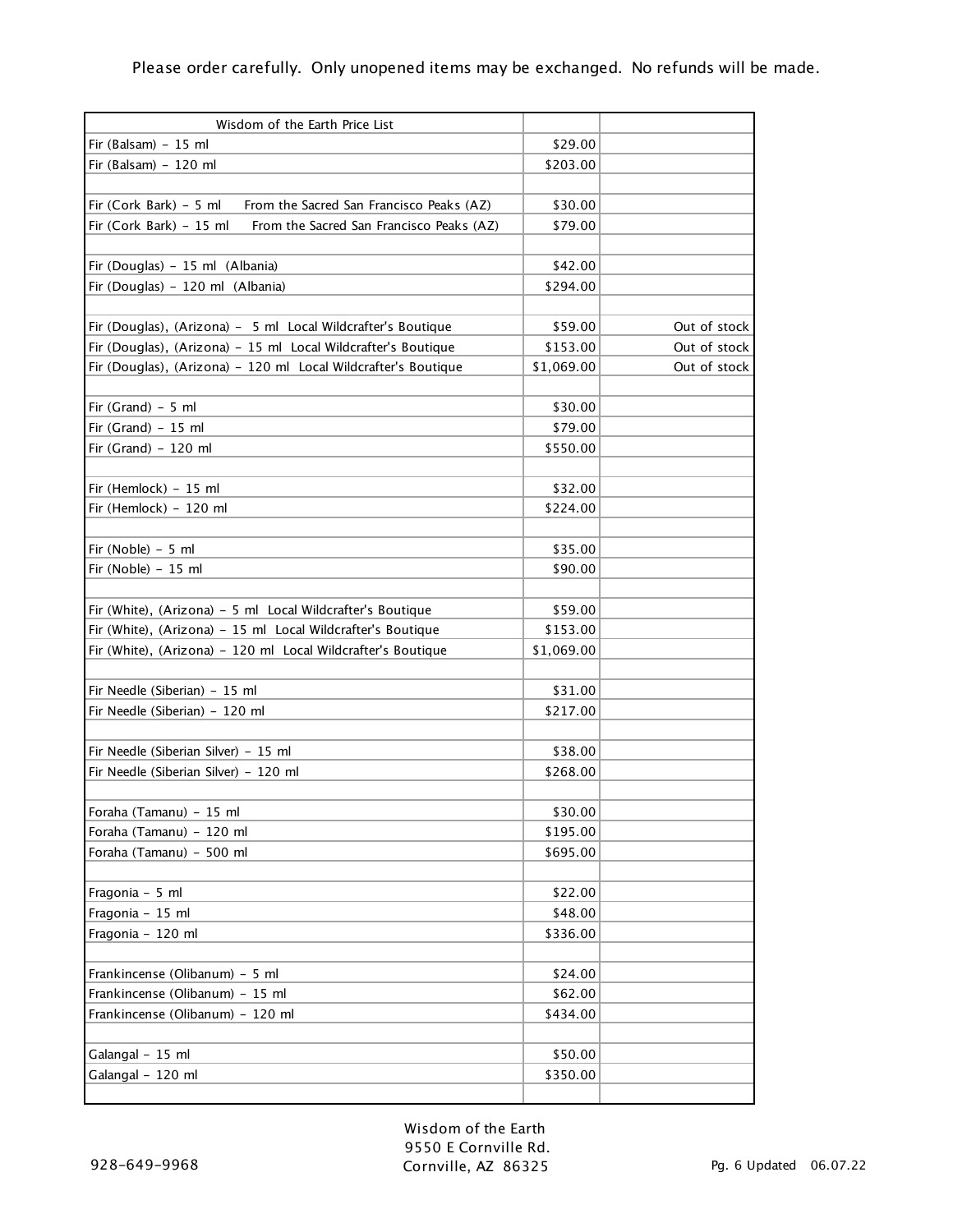| Wisdom of the Earth Price List                                |            |                       |
|---------------------------------------------------------------|------------|-----------------------|
| Galbanum - 5 ml                                               | \$28.00    |                       |
| Galbanum - 15 ml                                              | \$73.00    |                       |
| Galbanum - 120 ml                                             | \$511.00   |                       |
|                                                               |            |                       |
| Garlic - 5 ml<br>Strong - Must Know how to work with it.      | \$27.00    |                       |
| Garlic - 15 ml<br>Strong - Must Know how to work with it.     | \$68.00    |                       |
|                                                               |            |                       |
| Geranium - 15 ml (Egypt)                                      | \$34.00    |                       |
| Geranium - 120 ml (Egypt)                                     | \$238.00   |                       |
|                                                               |            |                       |
| Ginger - 15 ml                                                | \$46.00    |                       |
| Ginger - 120 ml                                               | \$322.00   |                       |
|                                                               |            |                       |
| Ginger Grass - 15 ml                                          | \$34.00    |                       |
| Ginger Grass - 120 ml                                         | \$238.00   |                       |
|                                                               |            |                       |
| Ginger Lily - 15 ml                                           | \$34.00    |                       |
| Ginger Lily - 120 ml                                          | \$239.00   |                       |
|                                                               |            |                       |
| Goldenrod - 15 ml                                             | \$50.00    |                       |
| Goldenrod - 120 ml                                            | \$350.00   |                       |
|                                                               |            |                       |
| Grapefruit, Pink - 15 ml (Mexico) Organic                     | \$24.00    |                       |
| Grapefruit, Pink - 120 ml (Mexico) Organic                    | \$168.00   |                       |
|                                                               |            |                       |
| Grapefruit, White - 15 ml                                     | \$24.00    |                       |
| Grapefruit, White - 120 ml                                    | \$168.00   |                       |
|                                                               |            |                       |
| Grapeseed - 120 ml                                            | \$30.00    |                       |
| Grapeseed - 500 ml                                            | \$117.00   |                       |
|                                                               |            |                       |
| Greenland Moss - 5 ml                                         | \$70.00    |                       |
| Greenland Moss - 15 ml                                        | \$182.00   |                       |
|                                                               |            |                       |
| Grindelia (Gum Weed) - 5 ml<br>Local Wildcrafter's Boutique   | \$59.00    | Currently Unavailable |
| Grindelia (Gum Weed) - 15 ml<br>Local Wildcrafter's Boutique  | \$153.00   | Currently Unavailable |
| Grindelia (Gum Weed) - 120 ml<br>Local Wildcrafter's Boutique | \$1,069.00 | Currently Unavailable |
|                                                               |            |                       |
| Guaiacwood (Guaiacum) - 15 ml Rare Salve-like consistency     | \$34.00    |                       |
| Guaiacwood (Guaiacum) - 120 ml Rare Salve-like consistency    | \$239.00   |                       |
|                                                               |            |                       |
| Hazelnut - 120 ml                                             | \$30.00    |                       |
| Hazelnut - 500 ml                                             | \$117.00   |                       |
|                                                               |            |                       |
| Helichrysum (Gymnocephalum) - 5 ml                            | \$57.00    |                       |
| Helichrysum (Gymnocephalum) - 15 ml                           | \$149.00   |                       |
| Helichrysum (Gymnocephalum) - 120 ml                          | \$1,040.00 |                       |
|                                                               |            |                       |

Wisdom of the Earth 9550 E Cornville Rd. Cornville, AZ 86325 Pg. 7 Updated 06.07.22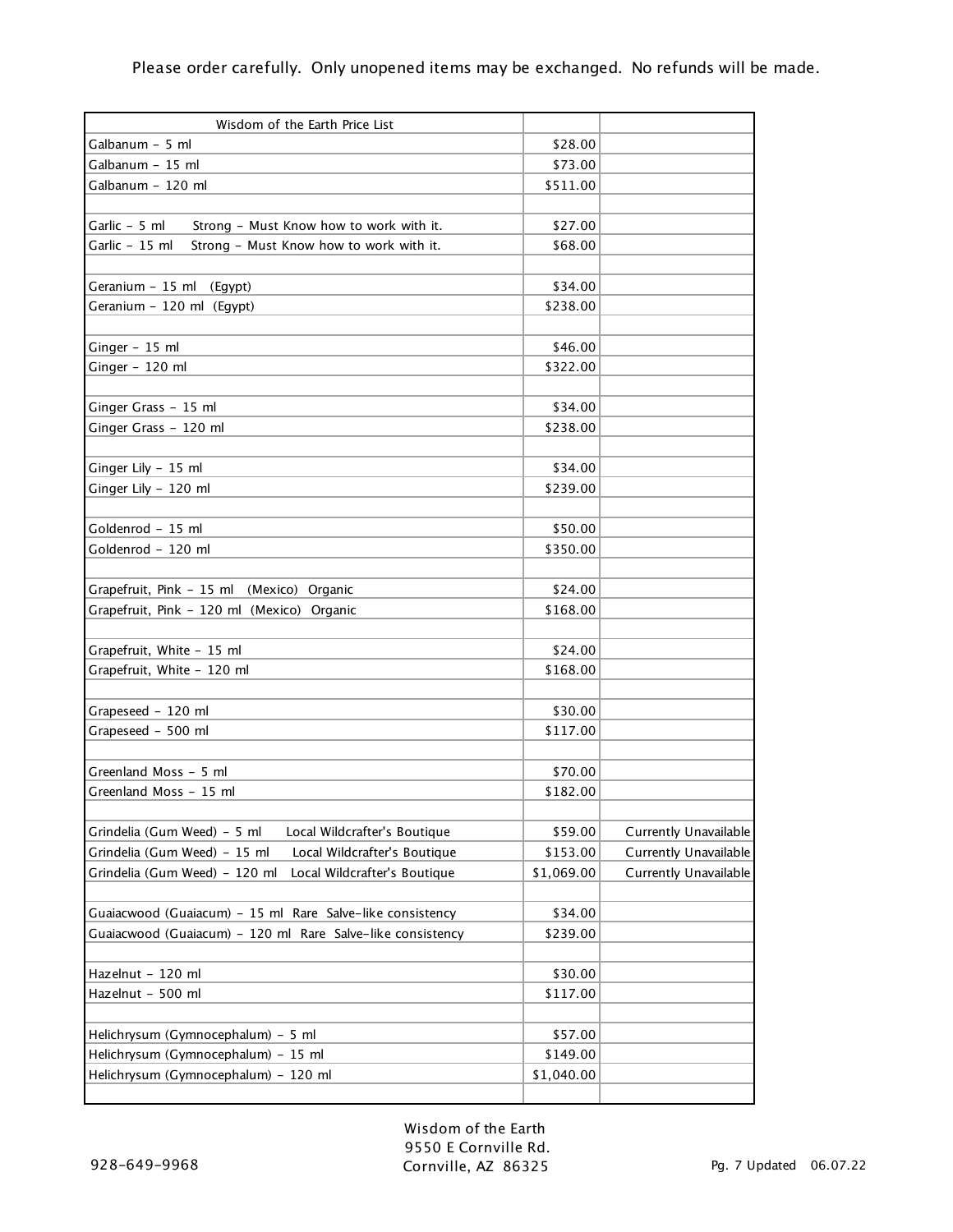| Wisdom of the Earth Price List                                                              |                    |  |
|---------------------------------------------------------------------------------------------|--------------------|--|
| Helichrysum, Immortelle (Italicum), (Albania) - 5 ml                                        | \$75.00            |  |
| Helichrysum, Immortelle (Italicum), (Albania) - 15 ml                                       | \$195.00           |  |
| Helichrysum, Immortelle (Italicum), (Albania) - 120 ml                                      | \$1,365.00         |  |
|                                                                                             |                    |  |
| Helichrysum, Immortelle (Italicum), (Corsica) - 5 ml                                        | \$111.00           |  |
| Helichrysum, Immortelle (Italicum), (Corsica) - 15 ml                                       | \$289.00           |  |
| Helichrysum, Immortelle (Italicum), (Corsica) - 120 ml                                      | \$2,023.00         |  |
|                                                                                             |                    |  |
| Helichrysum, Immortelle (Italicum), (Morocco) - 5 ml                                        | \$80.00            |  |
| Helichrysum, Immortelle (Italicum), (Morocco) - 15 ml                                       | \$208.00           |  |
| Helichrysum, Immortelle (Italicum), (Morocco) - 120 ml                                      | \$1,456.00         |  |
|                                                                                             |                    |  |
| Himalayan Soti - 15 ml                                                                      | \$29.00            |  |
| Himalayan Soti - 120 ml                                                                     | \$200.00           |  |
|                                                                                             |                    |  |
| Ho Wood - 15 ml                                                                             | \$32.00            |  |
| Ho Wood - 120 ml                                                                            | \$222.00           |  |
|                                                                                             |                    |  |
| Hyssop (Officinalis) - 5 ml<br>Organic                                                      | \$23.00            |  |
| Hyssop (Officinalis) - 15 ml<br>Organic                                                     | \$51.00            |  |
| Hyssop (Officinalis) - 120 ml<br>Organic                                                    | \$357.00           |  |
|                                                                                             |                    |  |
| Inula Graveolens - 5 ml                                                                     | \$133.00           |  |
| Inula Graveolens - 15 ml                                                                    | \$347.00           |  |
| Inula Graveolens - 120 ml                                                                   | \$2,429.00         |  |
|                                                                                             |                    |  |
| Jasmine (Grandiflorum), (Absolute) (Egypt) - 5 ml                                           | \$173.00           |  |
| Jasmine (Grandiflorum), (Absolute) (Egypt) - 15 ml                                          | \$450.00           |  |
|                                                                                             |                    |  |
| Jasmine (Sambac), (Absolute) (India) - 2 ml                                                 | \$100.00           |  |
| Jasmine (Sambac), (Absolute) (India) - 5 ml                                                 | \$217.00           |  |
| Jasmine (Sambac), (Absolute) (India) - 15 ml                                                | \$564.00           |  |
|                                                                                             |                    |  |
| Jojoba - 120 ml                                                                             | \$30.00            |  |
| Jojoba - 500 ml                                                                             | \$117.00           |  |
|                                                                                             |                    |  |
| Juniper Berry (Albania) - 5 ml Berries Only<br>Juniper Berry (Albania) - 15 ml Berries Only | \$22.00<br>\$57.00 |  |
|                                                                                             | \$399.00           |  |
| Juniper Berry (Albania) - 120 ml Berries Only                                               |                    |  |
| Juniper Berry (Utah) - 5 ml Local Wildcrafter's Boutique                                    | \$59.00            |  |
| Juniper Berry (Utah) - 15 ml Local Wildcrafter's Boutique                                   | \$153.00           |  |
|                                                                                             |                    |  |
| Juniper Berry (Utah) - 120 ml Local Wildcrafter's Boutique                                  | \$1,069.00         |  |
|                                                                                             | \$27.00            |  |
| Juniper Berry, Highland (Nepal) - 5 ml Berries Only                                         | \$70.00            |  |
| Juniper Berry, Highland (Nepal) - 15 ml Berries Only                                        | \$490.00           |  |
| Juniper Berry, Highland (Nepal) - 120 ml Berries Only                                       |                    |  |
|                                                                                             |                    |  |

Wisdom of the Earth 9550 E Cornville Rd. Cornville, AZ 86325 Pg. 8 Updated 06.07.22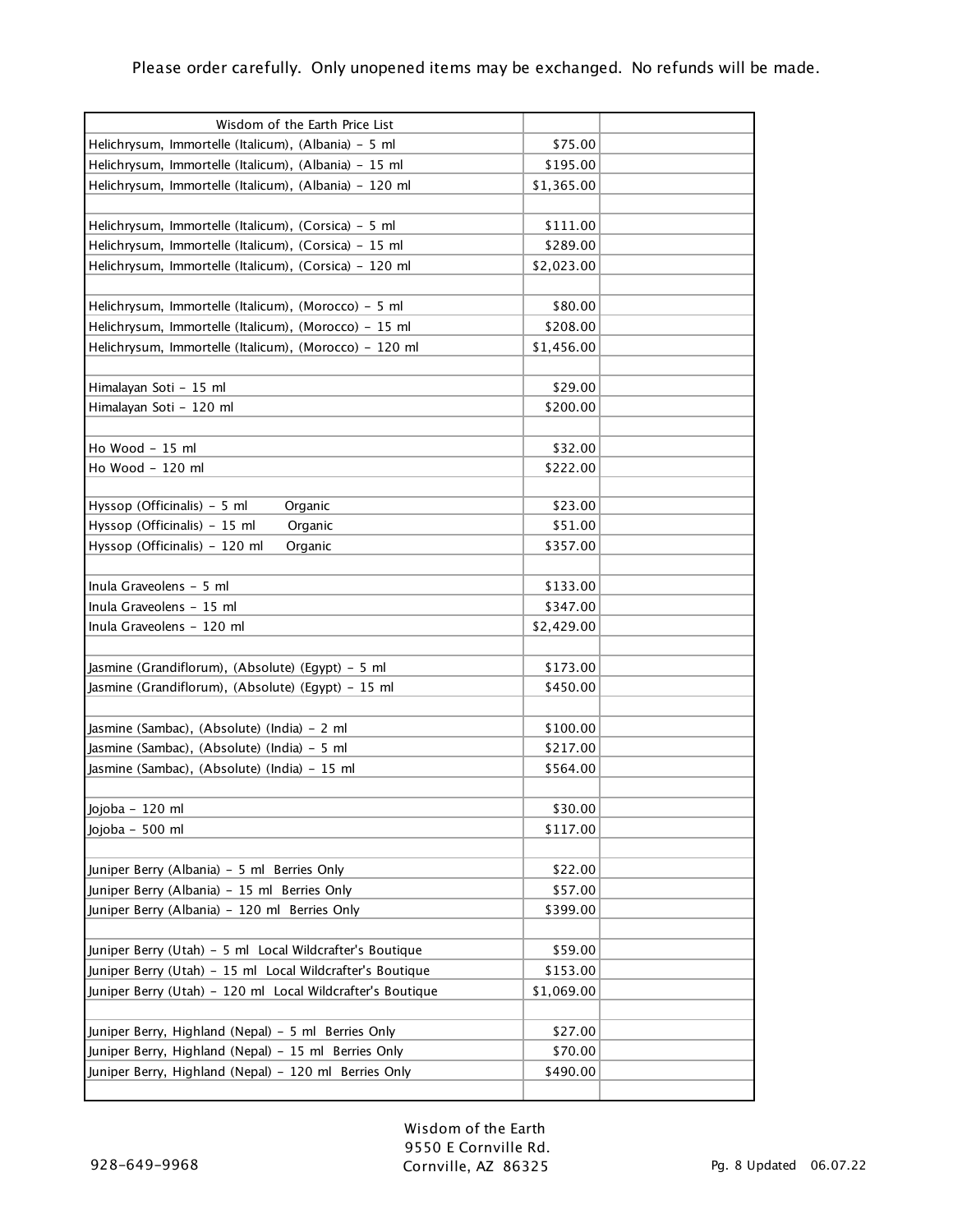| Wisdom of the Earth Price List                                                                            |                     |  |
|-----------------------------------------------------------------------------------------------------------|---------------------|--|
| Juniper Berry, Highland (Nepal) - 15 ml Berries & Branches                                                | \$47.00             |  |
| Juniper Berry, Highland (Nepal) - 120 ml Berries & Branches                                               | \$329.00            |  |
|                                                                                                           |                     |  |
| Juniper Needles (Bulgaria) - 15 ml                                                                        | \$33.00             |  |
| Juniper Needles (Bulgaria) - 120 ml                                                                       | \$231.00            |  |
|                                                                                                           |                     |  |
| Kanuka - 5 ml                                                                                             | \$35.00             |  |
| Kanuka - 15 ml                                                                                            | \$92.00             |  |
| Kanuka - 120 ml                                                                                           | \$644.00            |  |
|                                                                                                           |                     |  |
| Laurel Leaf (Bay) - 5 ml (Turkey) Organic                                                                 | \$21.00             |  |
| Laurel Leaf (Bay) - 15 ml (Turkey) Organic                                                                | \$54.00             |  |
| Laurel Leaf (Bay) - 120 ml (Turkey) Organic                                                               | \$378.00            |  |
|                                                                                                           |                     |  |
| Lavandin (Abrialis) - 15 ml<br>(France)                                                                   | \$26.00             |  |
| Lavandin (Abrialis) - 120 ml<br>(France)                                                                  | \$182.00            |  |
|                                                                                                           |                     |  |
| Lavandin (Grosso) - 15 ml<br>(Spain)                                                                      | \$25.00             |  |
| Lavandin (Grosso) - 120 ml<br>(Spain)                                                                     | \$175.00            |  |
|                                                                                                           |                     |  |
| Lavandin (Sumian) - 15 ml                                                                                 | \$23.00             |  |
| Lavandin (Sumian) - 120 ml                                                                                | \$161.00            |  |
|                                                                                                           |                     |  |
| Lavandin (Super) - 15 ml                                                                                  | \$25.00             |  |
| Lavandin (Super) - 120 ml                                                                                 | \$175.00            |  |
|                                                                                                           |                     |  |
| Lavender (Albanian) - 5 ml<br>Organic<br>Lavenders around the World Collection                            | \$21.00             |  |
| Lavender (Albanian) - 15 ml Organic Lavenders around the World Collection<br>Lavender (Albanian) - 120 ml | \$46.00<br>\$322.00 |  |
| Organic Lavenders around the World Collection                                                             |                     |  |
| Lavender (Bulgarian) - 15 ml Lavenders around the World Collection                                        | \$39.00             |  |
| Lavender (Bulgarian) - 120 ml Lavenders around the World Collection                                       | \$273.00            |  |
|                                                                                                           |                     |  |
| Lavender (Fine) - 15 ml (France) Lavenders around the World Collection                                    | \$33.00             |  |
| Lavender (Fine) - 120 ml (France) Lavenders around the World Collection                                   | \$231.00            |  |
|                                                                                                           |                     |  |
| Lavender (Greece) – 5 ml Organic Lavenders around the World Collection                                    | \$23.00             |  |
| Lavender (Greece) – 15 ml<br>Organic Lavenders around the World Collection                                | \$51.00             |  |
| Lavender (Greece) – 120 ml<br>Organic Lavenders around the World Collection                               | \$357.00            |  |
|                                                                                                           |                     |  |
| Lavender (Highland) (France) 1400m - 5 ml Wildcrafted Lavenders around World Coll.                        | \$25.00             |  |
| Lavender (Highland) (France) 1400m - 15 ml Wildcrafted Lavenders around World Coll.                       | \$65.00             |  |
| Lavender (Highland) (France) 1400m - 120 ml Wildcrafted Lavenders around World Coll.                      | \$455.00            |  |
|                                                                                                           |                     |  |
| Lavender (Highland) (France) 1600m - 5 ml Wildcrafted                                                     | \$27.00             |  |
| Lavender (Highland) (France) 1600m - 15 ml Wildcrafted                                                    | \$70.00             |  |
| Lavender (Highland) (France) 1600m - 120 ml Wildcrafted                                                   | \$489.00            |  |
|                                                                                                           |                     |  |

Wisdom of the Earth 9550 E Cornville Rd. Cornville, AZ 86325 Pg. 9 Updated 06.07.22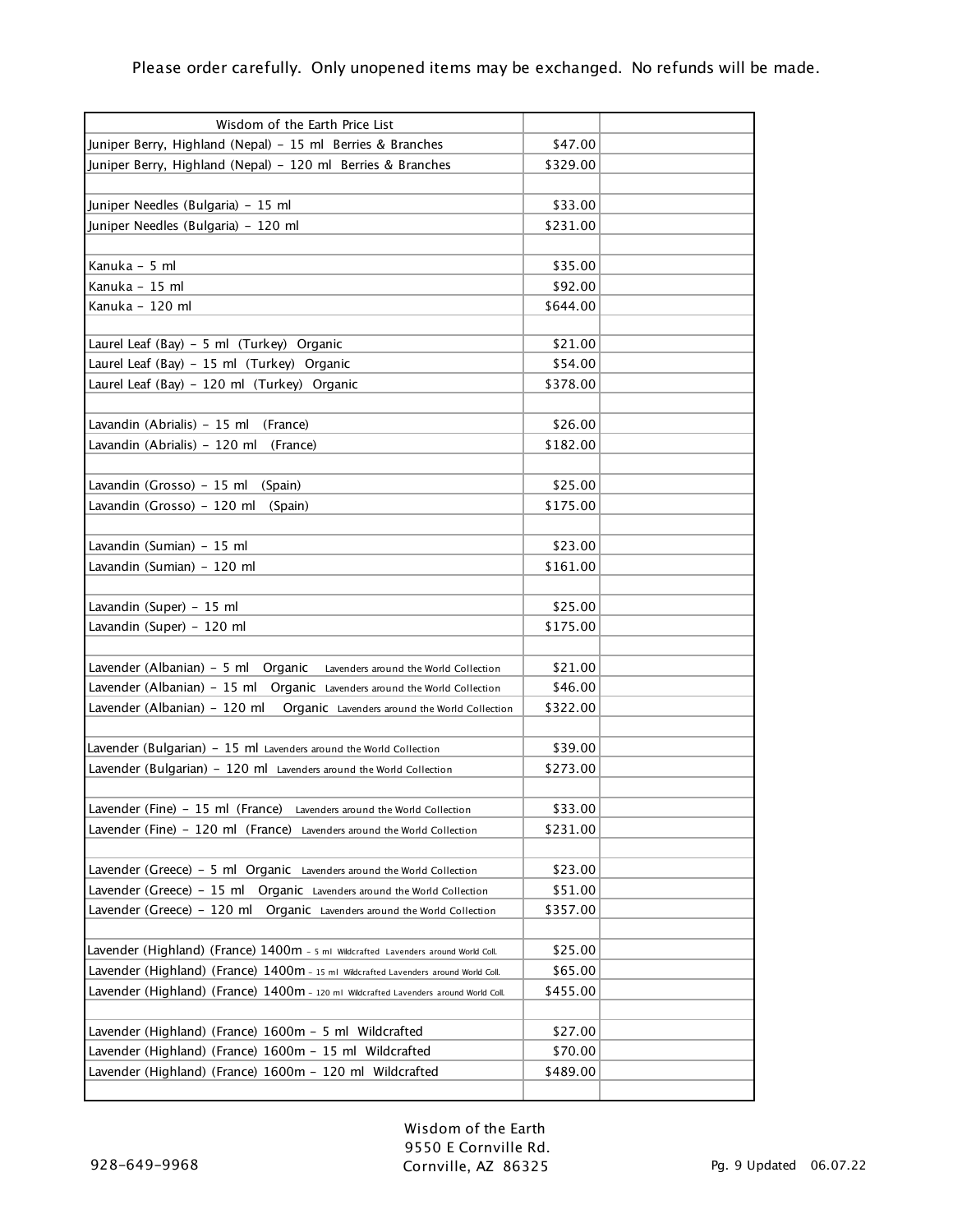| Wisdom of the Earth Price List                                                  |            |  |
|---------------------------------------------------------------------------------|------------|--|
| Lavender (Highland) (France) 1800m - 5 ml Wildcrafted                           | \$35.00    |  |
| Lavender (Highland) (France) 1800m - 15 ml Wildcrafted                          | \$90.00    |  |
| Lavender (Highland) (France) 1800m - 120 ml Wildcrafted                         | \$630.00   |  |
|                                                                                 |            |  |
| Lavender (Leonardo's) (Bulgaria), Jubilee & Sevtopolis var. - 15 ml             | \$44.00    |  |
| Lavender (Leonardo's) (Bulgaria), Jubilee & Sevtopolis var. - 120 ml            | \$308.00   |  |
|                                                                                 |            |  |
| Lavender (Spike) - 15 ml (Spain) Organic Lavenders Around the World Collection  | \$36.00    |  |
| Lavender (Spike) - 120 ml (Spain) Organic Lavenders Around the World Collection | \$252.00   |  |
|                                                                                 |            |  |
| Lavender (Stoechas) - 15 ml (Spain)                                             | \$34.00    |  |
| Lavender (Stoechas) - 120 ml (Spain)                                            | \$239.00   |  |
|                                                                                 |            |  |
| Lavender (NW) - 15 ml<br>Lavenders around the World Collection                  | \$47.00    |  |
| Lavender (NW) - 120 ml<br>Lavenders around the World Collection                 | \$329.00   |  |
|                                                                                 |            |  |
| Lemon, Cedro Oil - 15 ml (Italy)                                                | \$24.00    |  |
| Lemon, Cedro Oil - 120 ml (Italy)                                               | \$168.00   |  |
|                                                                                 |            |  |
| Lemongrass (South America) - 15 ml                                              | \$25.00    |  |
| Lemongrass (South America) - 120 ml                                             | \$175.00   |  |
|                                                                                 |            |  |
| Lemongrass (India) - 15 ml                                                      | \$25.00    |  |
| Lemongrass (India) - 120 ml                                                     | \$175.00   |  |
|                                                                                 |            |  |
| Lime (Mexican) - 15 ml                                                          | \$22.00    |  |
| Lime (Mexican) - 120 ml                                                         | \$154.00   |  |
|                                                                                 |            |  |
| Lime (Petitgrain) - 15 ml                                                       | \$32.00    |  |
| Lime (Petitgrain) - 120 ml                                                      | \$224.00   |  |
|                                                                                 |            |  |
| Linaloe Wood - 15 ml                                                            | \$33.00    |  |
| Linaloe Wood - 120 ml                                                           | \$231.00   |  |
|                                                                                 |            |  |
| Litsea Cubeba (May Chang) - 15 ml                                               | \$25.00    |  |
| Litsea Cubeba (May Chang) - 120 ml                                              | \$175.00   |  |
|                                                                                 |            |  |
| Lotus, Blue (Absolute) - 2 ml<br>Re-distilled with water                        | \$185.00   |  |
| Lotus, Blue (Absolute) - 5 ml<br>Re-distilled with water                        | \$401.00   |  |
| Lotus, Blue (Absolute) - 15 ml<br>Re-distilled with water                       | \$1,043.00 |  |
|                                                                                 |            |  |
| Lotus, Pink (Absolute) - 2 ml<br>Re-distilled with water                        | \$107.00   |  |
| Lotus, Pink (Absolute) - 5 ml<br>Re-distilled with water                        | \$232.00   |  |
| Lotus, Pink (Absolute) - 15 ml<br>Re-distilled with water                       | \$603.00   |  |
|                                                                                 |            |  |
| Re-distilled with water<br>Lotus, White, (Absolute) – 2 ml                      | \$75.00    |  |
| Lotus, White, (Absolute) - 5 ml<br>Re-distilled with water                      | \$166.00   |  |
| Re-distilled with water<br>Lotus, White, (Absolute) - 15 ml                     | \$432.00   |  |
|                                                                                 |            |  |

Wisdom of the Earth 9550 E Cornville Rd. Cornville, AZ 86325 Pg. 10 Updated 06.07.22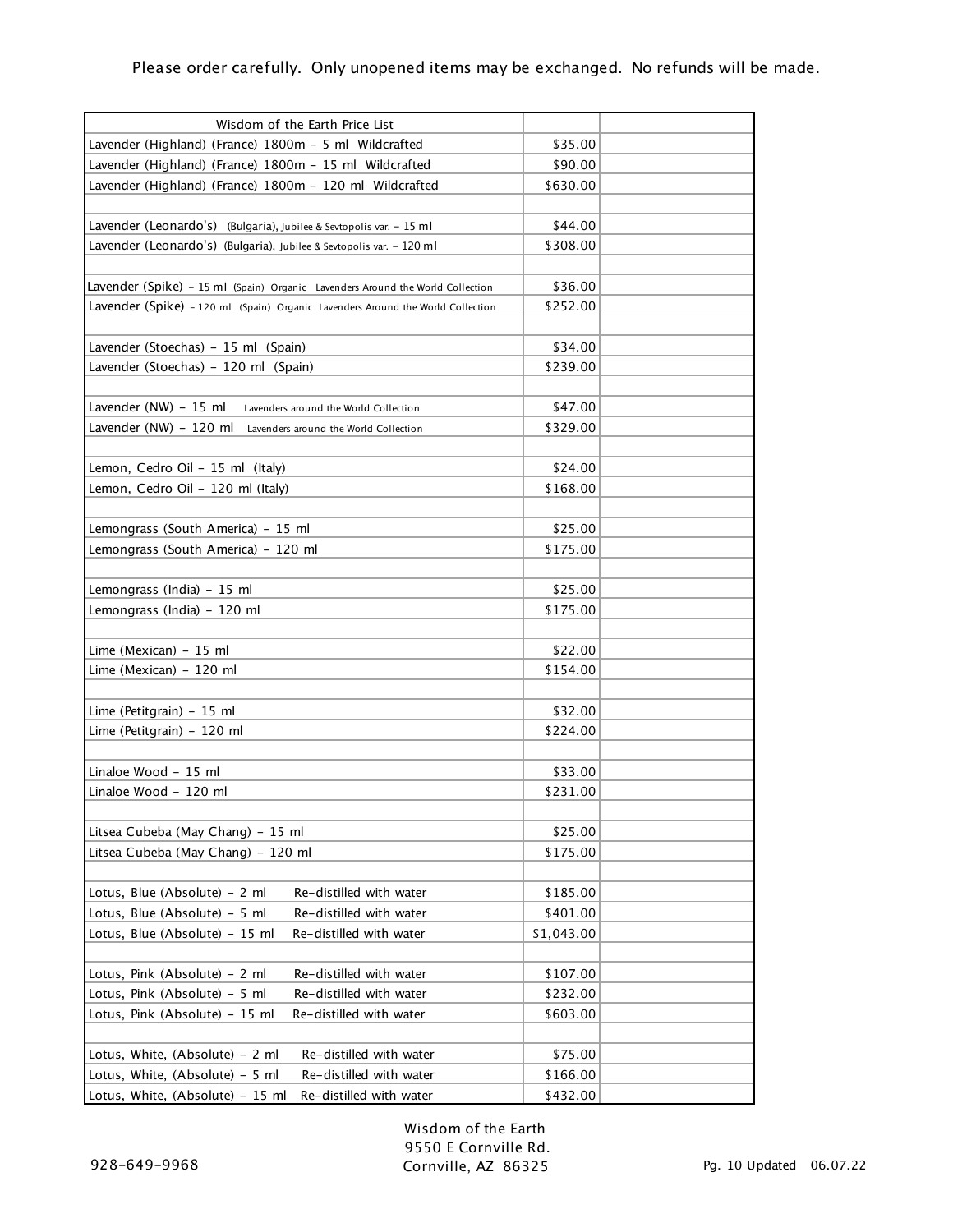| Wisdom of the Earth Price List              |          |  |
|---------------------------------------------|----------|--|
|                                             |          |  |
| Magnolia Blossom - 5 ml Steam Distilled     | \$125.00 |  |
| Magnolia Blossom - 15 ml Steam Distilled    | \$325.00 |  |
|                                             |          |  |
| Magnolia Leaf - 5 ml                        | \$24.00  |  |
| Magnolia Leaf - 15 ml                       | \$62.00  |  |
| Magnolia Leaf - 120 ml                      | \$434.00 |  |
| Mandarin (European Tangerine) - 15 ml       | \$30.00  |  |
| Mandarin (European Tangerine) - 120 ml      | \$210.00 |  |
|                                             |          |  |
| Mandarin (Petitgrain) - 15 ml               | \$34.00  |  |
| Mandarin (Petitgrain) - 120 ml              | \$239.00 |  |
|                                             |          |  |
| Manuka (Leptospermum) - 5 ml                | \$30.00  |  |
| Manuka (Leptospermum) - 15 ml               | \$78.00  |  |
| Manuka (Leptospermum) - 120 ml              | \$546.00 |  |
|                                             |          |  |
| Maqui Berry - 120 ml                        | \$68.00  |  |
| Maqui Berry - 500 ml                        | \$250.00 |  |
|                                             |          |  |
| Marjoram (Cineole) - 15 ml                  | \$33.00  |  |
| Marjoram (Cineole) - 120 ml                 | \$231.00 |  |
|                                             |          |  |
| Marjoram (Sweet) - 15 ml                    | \$36.00  |  |
| Marjoram (Sweet) - 120 ml                   | \$252.00 |  |
|                                             |          |  |
| Melissa - 2 ml<br>Not a blend               | \$85.00  |  |
| Melissa - 5 ml<br>Not a blend               | \$185.00 |  |
|                                             |          |  |
| Mimosa (Absolute) - 5 ml                    | \$55.00  |  |
| Mimosa (Absolute) - 15 ml                   | \$142.00 |  |
| Mimosa (Absolute) - 120 ml                  | \$994.00 |  |
|                                             |          |  |
| Moena - 5 ml (Peru)                         | \$34.00  |  |
| Moena - 15 ml (Peru)                        | \$88.00  |  |
| Moena - 120 ml (Peru)                       | \$616.00 |  |
| Molle - 5 ml<br>(Peru)                      | \$25.00  |  |
| Molle - 15 ml<br>(Peru)                     | \$65.00  |  |
| Molle - 120 ml (Peru)                       | \$455.00 |  |
|                                             |          |  |
| Monarda Fistulosa - 5 ml<br>Wild Bergamot   | \$23.00  |  |
| Monarda Fistulosa - 15 ml<br>Wild Bergamot  | \$60.00  |  |
| Monarda Fistulosa - 120 ml<br>Wild Bergamot | \$420.00 |  |
|                                             |          |  |
| Mugwort (White Armoise) - 15 ml             | \$34.00  |  |
| Mugwort (White Armoise) - 120 ml            | \$239.00 |  |

Wisdom of the Earth 9550 E Cornville Rd. Cornville, AZ 86325 Pg. 11 Updated 06.07.22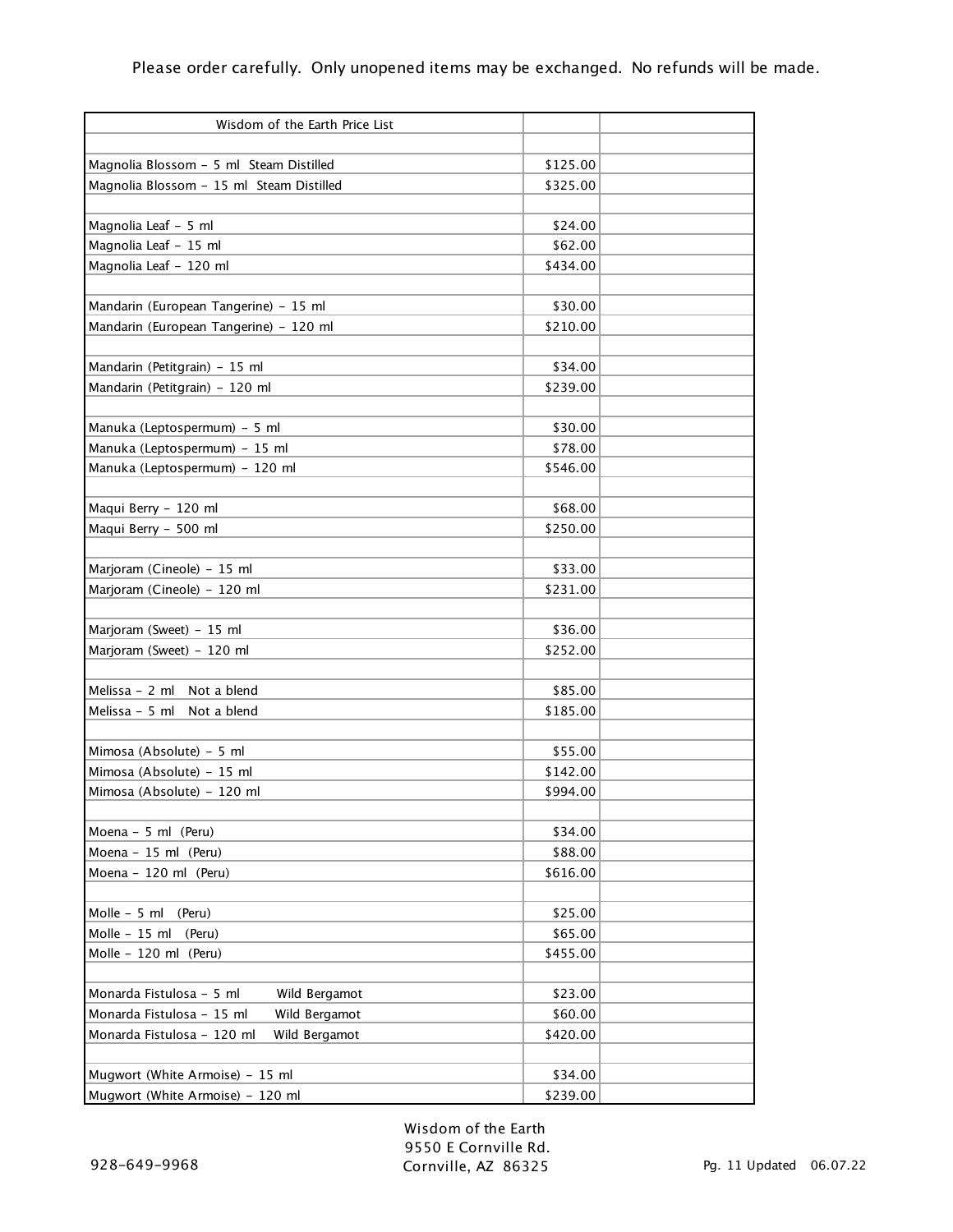| Wisdom of the Earth Price List                         |                    |  |
|--------------------------------------------------------|--------------------|--|
|                                                        |                    |  |
| Muna $-5$ ml (Peru)                                    | \$27.00<br>\$70.00 |  |
| Muna $-15$ ml (Peru)<br>Muna - 120 ml (Peru)           |                    |  |
|                                                        | \$490.00           |  |
| Myrrh $-5$ ml                                          | \$25.00            |  |
| Myrrh $-15$ ml                                         | \$63.00            |  |
| Myrrh - 120 ml                                         | \$441.00           |  |
|                                                        |                    |  |
| Myrtle (Cineoliferum) - 15 ml                          | \$37.00            |  |
| Myrtle (Cineoliferum) - 120 ml                         | \$256.00           |  |
|                                                        |                    |  |
| Myrtle (Honey) - 5 ml<br>Gorgeous!                     | \$20.00            |  |
| Myrtle (Honey) - 15 ml<br>Gorgeous!                    | \$52.00            |  |
|                                                        |                    |  |
| Myrtle (Lemon) - 5 ml                                  | \$21.00            |  |
| Myrtle (Lemon) - 15 ml                                 | \$55.00            |  |
| Myrtle (Lemon) - 120 ml                                | \$385.00           |  |
|                                                        |                    |  |
| Myrtle (Linalool), (Ayrtenyl Acetate) - 15 ml          | \$34.00            |  |
| Myrtle (Linalool), (Ayrtenyl Acetate) - 120 ml         | \$238.00           |  |
|                                                        |                    |  |
| Narcissus (Absolute) - 2 ml                            | \$209.00           |  |
| Narcissus (Absolute) - 5 ml                            | \$454.00           |  |
| Narcissus (Absolute) - 15 ml                           | \$1,180.00         |  |
|                                                        |                    |  |
| Neroli (Orange Blossom), (Egypt) - 2 ml                | \$98.00            |  |
| Neroli (Orange Blossom), (Egypt) - 5 ml                | \$213.00           |  |
| Neroli (Orange Blossom), (Egypt) - 15 ml               | \$553.00           |  |
|                                                        |                    |  |
| Nerolina (Niaouli/MQV, nerolidol type) - 15 ml         | \$35.00            |  |
| Nerolina (Niaouli/MQV, nerolidol type) - 120 ml        | \$245.00           |  |
|                                                        |                    |  |
| Niaouli (MQV), (cineole type) - 15 ml<br>(Madagascar)  | \$25.00            |  |
| Niaouli (MQV), (cineole type) - 120 ml<br>(Madagascar) | \$175.00           |  |
|                                                        |                    |  |
| Nutmeg - 15 ml                                         | \$30.00            |  |
| Nutmeg - 120 ml                                        | \$210.00           |  |
|                                                        |                    |  |
| Oak Moss - 5 ml                                        | \$21.00            |  |
| Oak Moss - 15 ml                                       | \$45.00            |  |
| Oak Moss – 120 ml                                      | \$315.00           |  |
|                                                        |                    |  |
| Onion - 5 ml<br>Must know how to work with it.         | \$63.00            |  |
| Onion - 15 ml Must know how to work with it.           | \$163.00           |  |
|                                                        |                    |  |
| Orange (Bigarade) - 15 ml                              | \$29.00            |  |
| Orange (Bigarade) - 120 ml                             | \$203.00           |  |

Wisdom of the Earth 9550 E Cornville Rd. Cornville, AZ 86325 Pg. 12 Updated 06.07.22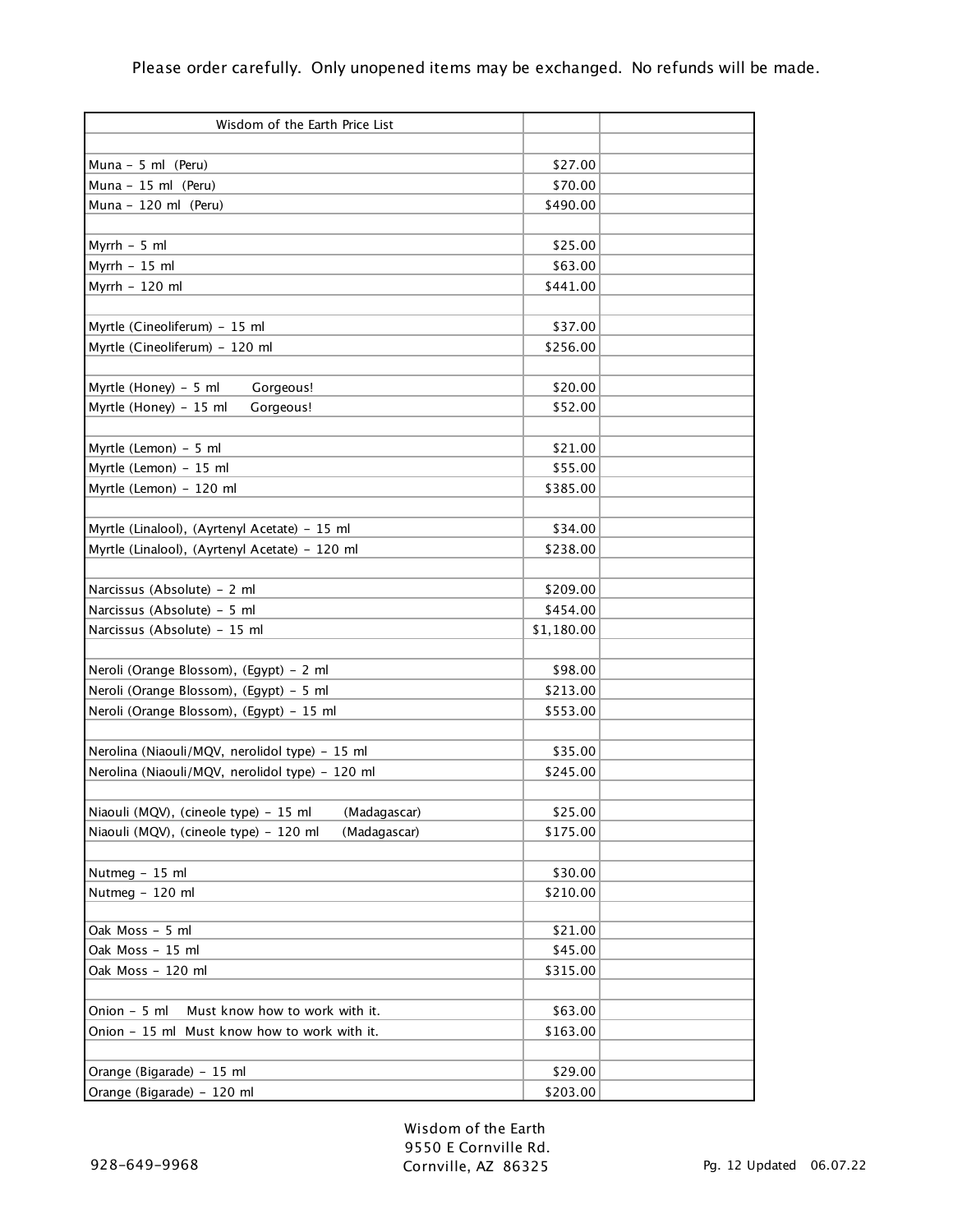| Wisdom of the Earth Price List                               |            |  |
|--------------------------------------------------------------|------------|--|
|                                                              |            |  |
| Orange (Bigarade) Petitgrain - 15 ml                         | \$28.00    |  |
| Orange (Bigarade) Petitgrain - 120 ml                        | \$196.00   |  |
|                                                              |            |  |
| Orange, (Blood Red) - 15 ml (Italy)                          | \$25.00    |  |
| Orange, (Blood Red) - 120 ml (Italy)                         | \$175.00   |  |
|                                                              |            |  |
| Orange, (Blood Red) - 15 ml (Belize)                         | \$22.00    |  |
| Orange, (Blood Red) - 120 ml (Belize)                        | \$154.00   |  |
|                                                              |            |  |
| Orange (Sweet) - 15 ml                                       | \$24.00    |  |
| Orange (Sweet) - 120 ml                                      | \$168.00   |  |
|                                                              |            |  |
| Oregano (True) - 15 ml<br>(Albania)                          | \$34.00    |  |
| Oregano (True) - 120 ml<br>(Albania)                         | \$239.00   |  |
|                                                              |            |  |
| Osmanthus (Absolute) - 2 ml (France)                         | \$88.00    |  |
| Osmanthus (Absolute) - 5 ml (France)                         | \$216.00   |  |
| Osmanthus (Absolute) - 15 ml (France)                        | \$562.00   |  |
|                                                              |            |  |
| Palmarosa - 15 ml                                            | \$28.00    |  |
| Palmarosa - 120 ml                                           | \$196.00   |  |
|                                                              |            |  |
| Palo Santo (Saintwood) (Essence) - 5 ml (Peru)               | \$50.00    |  |
| Palo Santo (Saintwood) (Essence) - 15 ml (Peru)              | \$130.00   |  |
| Palo Santo (Saintwood) (Essence) - 120 ml (Peru)             | \$910.00   |  |
|                                                              |            |  |
| Palo Santo (Resin) - 5 ml Sticky! (Peru)<br>Limited supply   | \$80.00    |  |
| Palo Santo (Resin) - 15 ml Sticky! (Peru)<br>Limited supply  | \$208.00   |  |
| Palo Santo (Resin) - 120 ml Sticky! (Peru)<br>Limited supply | \$1,456.00 |  |
|                                                              |            |  |
| Paramela (Golden Sun) - 2 ml (Peru)                          | \$72.00    |  |
| Paramela (Golden Sun) - 5 ml (Peru)                          | \$156.00   |  |
| Paramela (Golden Sun) - 15 ml (Peru)                         | \$406.00   |  |
|                                                              |            |  |
| Parsley Seed - 15 ml<br>(Egypt)                              | \$32.00    |  |
| Parsley Seed - 120 ml (Egypt)                                | \$224.00   |  |
|                                                              |            |  |
| Patchouli (Puchaput), (Patchouly) - 15 ml                    | \$34.00    |  |
| Patchouli (Puchaput), (Patchouly) - 120 ml                   | \$238.00   |  |
|                                                              |            |  |
| Pennyroyal (Mentha pulegium) - 15 ml                         | \$30.00    |  |
| Pennyroyal (Mentha pulegium) - 120 ml                        | \$210.00   |  |
|                                                              |            |  |
| Pepper (Black) - 15 ml                                       | \$34.00    |  |
| Pepper (Black) - 120 ml                                      | \$239.00   |  |
|                                                              |            |  |
|                                                              |            |  |

Wisdom of the Earth 9550 E Cornville Rd. Cornville, AZ 86325 Pg. 13 Updated 06.07.22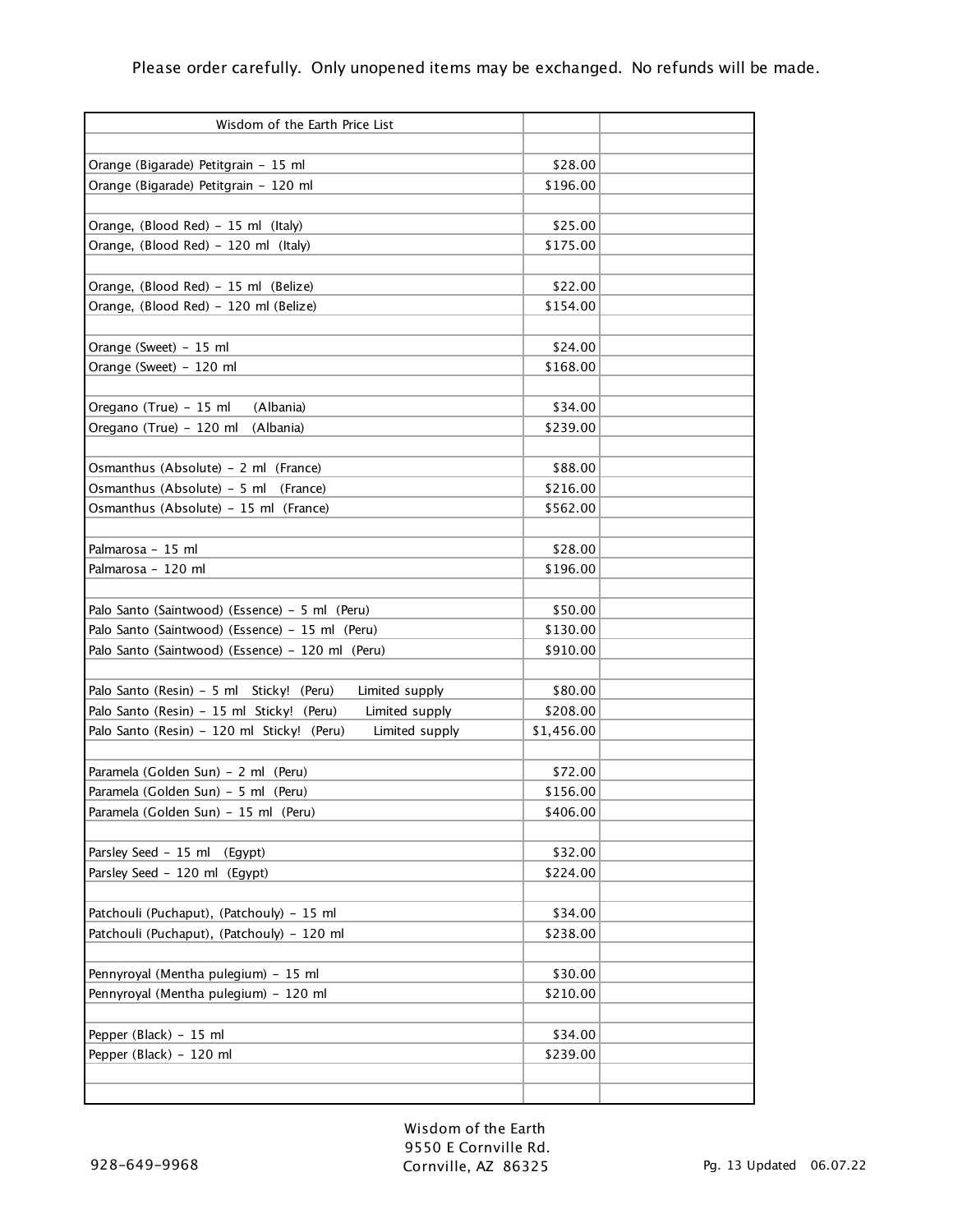| Wisdom of the Earth Price List                                       |                     |                        |
|----------------------------------------------------------------------|---------------------|------------------------|
| Pepper (White) - 15 ml                                               | \$39.00             |                        |
| Pepper (White) - 120 ml                                              | \$273.00            |                        |
|                                                                      |                     |                        |
| Peppermint (India) - 15 ml<br>Organic                                | \$26.00             |                        |
| Peppermint (India) - 120 ml<br>Organic                               | \$182.00            |                        |
|                                                                      |                     |                        |
| Peppermint (US) - 15 ml                                              | \$24.00             |                        |
| Peppermint (US) - 120 ml                                             | \$168.00            |                        |
|                                                                      |                     |                        |
| Peppermint (France) - 15 ml                                          | \$29.00             |                        |
| Peppermint (France) - 120 ml                                         | \$200.00            |                        |
|                                                                      |                     |                        |
| Pine (Black) - 15 ml                                                 | \$29.00             |                        |
| Pine (Black) - 120 ml                                                | \$200.00            |                        |
|                                                                      |                     |                        |
| Pine (Douglas), (Albania) - 15 ml                                    | \$37.00             | Currently Out of Stock |
| Pine (Douglas), (Albania) - 120 ml                                   | \$256.00            | Currently Out of Stock |
|                                                                      |                     |                        |
| Pine (Pinus) (Mugo) - 5 ml                                           | \$50.00             |                        |
| Pine (Pinus) (Mugo) - 15 ml                                          | \$130.00            |                        |
| Pine (Pinus) (Mugo) - 120 ml                                         | \$910.00            |                        |
|                                                                      |                     |                        |
|                                                                      |                     |                        |
| Pine (Ocean) - 15 ml<br>Pine (Ocean) - 120 ml                        | \$36.00<br>\$252.00 |                        |
|                                                                      |                     |                        |
|                                                                      | \$59.00             |                        |
| Pine (Pinon) - 5 ml<br>Local Wildcrafter's Boutique                  |                     |                        |
| Pine (Pinon) - 15 ml<br>Local Wildcrafter's Boutique                 | \$153.00            |                        |
| Pine (Pinon) - 120 ml<br>Local Wildcrafter's Boutique                | \$1,069.00          |                        |
|                                                                      |                     |                        |
| Pine (Pinon), (Cones Only) - 5 ml<br>Local Wildcrafter's Boutique    | \$68.00             | Currently Out of Stock |
| Pine (Pinon), (Cones Only) - 15 ml<br>Local Wildcrafter's Boutique   | \$178.00            | Currently Out of Stock |
| Pine (Pinon), (Cones Only) - 120 ml<br>Local Wildcrafter's Boutique  | \$1,244.00          | Currently Out of Stock |
|                                                                      |                     |                        |
| Pine (Ponderosa) - 5 ml Local Wildcrafter's Boutique                 | \$59.00             |                        |
| Pine (Ponderosa) - 15 ml Local Wildcrafter's Boutique                | \$153.00            |                        |
| Pine (Ponderosa) - 120 ml Local Wildcrafter's Boutique               | \$1,069.00          |                        |
|                                                                      |                     |                        |
| Pine (Ponderosa), (Cones Only) - 5 ml Local Wildcrafter's Boutique   | \$75.00             |                        |
| Pine (Ponderosa), (Cones Only) - 15 ml Local Wildcrafter's Boutique  | \$195.00            |                        |
| Pine (Ponderosa), (Cones Only) - 120 ml Local Wildcrafter's Boutique | \$1,365.00          |                        |
|                                                                      |                     |                        |
| Pine $(Red) - 5$ ml                                                  | \$22.00             |                        |
| Pine (Red) - 15 ml                                                   | \$48.00             |                        |
| Pine (Red) - 120 ml                                                  | \$333.00            |                        |
|                                                                      |                     |                        |
| Pine (Scotch) - 15 ml                                                | \$39.00             |                        |
| Pine (Scotch) - 120 ml                                               | \$273.00            |                        |
|                                                                      |                     |                        |

Wisdom of the Earth 9550 E Cornville Rd. Cornville, AZ 86325 Pg. 14 Updated 06.07.22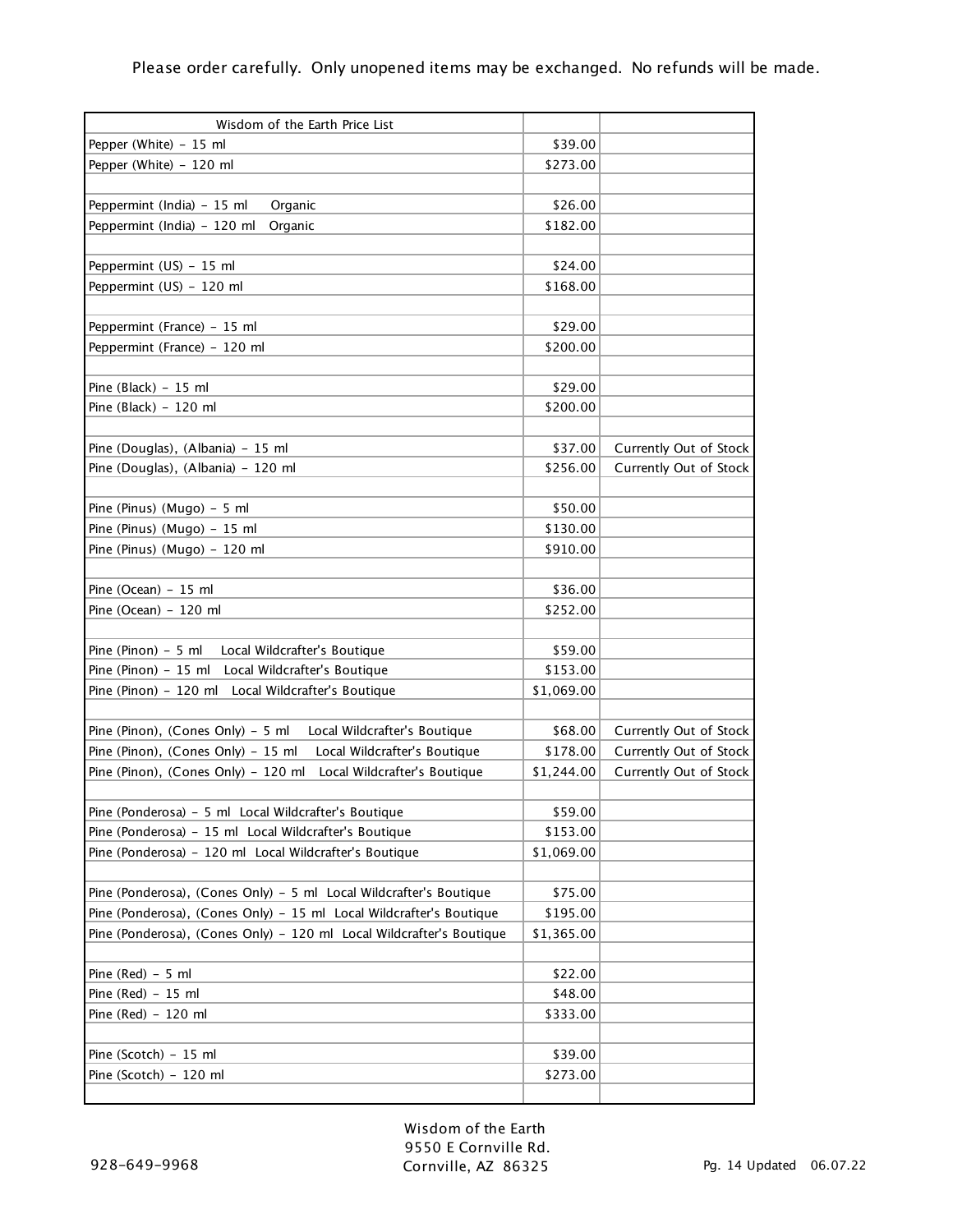| Wisdom of the Earth Price List                                     |            |  |
|--------------------------------------------------------------------|------------|--|
| Pine (White) - 15 ml (Canada)                                      | \$33.00    |  |
| Pine (White) - 120 ml (Canada)                                     | \$231.00   |  |
|                                                                    |            |  |
| Pine (White), (Cones Only) - 5 ml<br>Local Wildcrafter's Boutique  | \$68.00    |  |
| Pine (White), (Cones Only) - 15 ml<br>Local Wildcrafter's Boutique | \$178.00   |  |
| Pine (White), (Cones Only) - 120 ml Local Wildcrafter's Boutique   | \$1,244.00 |  |
|                                                                    |            |  |
| Poplar Bud (Absolute) - 5 ml                                       | \$50.00    |  |
| Poplar Bud (Absolute) - 15 ml                                      | \$130.00   |  |
|                                                                    |            |  |
| Rabbit Brush - 5 ml Local Wildcrafter's Boutique                   | \$59.00    |  |
| Rabbit Brush - 15 ml Local Wildcrafter's Boutique                  | \$153.00   |  |
| Rabbit Brush - 120 ml Local Wildcrafter's Boutique                 | \$1,069.00 |  |
|                                                                    |            |  |
| Raspberry Oil (Black) - 120 ml<br>Currently unavailable            | \$68.00    |  |
| Raspberry Oil (Black) - 500 ml<br>Currently unavailable            | \$250.00   |  |
|                                                                    |            |  |
| Raspberry Oil (Red) - 120 ml                                       | \$37.00    |  |
| Raspberry Oil (Red) - 500 ml                                       | \$142.00   |  |
|                                                                    |            |  |
| Ravensara Aromatica – 15 ml                                        | \$42.00    |  |
|                                                                    | \$294.00   |  |
| Ravensara Aromatica – 120 ml                                       |            |  |
|                                                                    |            |  |
| Ravintsara (Cinnamomum camphora) - 15 ml                           | \$37.00    |  |
| Ravintsara (Cinnamomum camphora) - 120 ml                          | \$259.00   |  |
|                                                                    |            |  |
| Rhododendron - 15 ml                                               | \$38.00    |  |
| Rhododendron - 120 ml                                              | \$267.00   |  |
|                                                                    |            |  |
| Rosa rubiginosa (Rose Hip Seed) - 15 ml                            | \$30.00    |  |
| Rosa rubiginosa (Rose Hip Seed) - 120 ml                           | \$195.00   |  |
| Rosa rubiginosa (Rose Hip Seed) - 500 ml                           | \$694.00   |  |
|                                                                    |            |  |
| Rosa rubiginosa (Rose Hip Seed) Lycotop - 15 ml High in Lycopene   | \$30.00    |  |
| Rosa rubiginosa (Rose Hip Seed) Lycotop - 120 ml High in Lycopene  | \$195.00   |  |
| Rosa rubiginosa (Rose Hip Seed) Lycotop - 500 ml High in Lycopene  | \$694.00   |  |
|                                                                    |            |  |
| Rosalina (Melaleuca ericifolia) - 15 ml                            | \$40.00    |  |
| Rosalina (Melaleuca ericifolia) - 120 ml                           | \$278.00   |  |
|                                                                    |            |  |
| Rose (Steam Distilled) - 2 ml<br>(France)                          | \$175.00   |  |
| Rose (Steam Distilled) - 5 ml<br>(France)                          | \$380.00   |  |
| Rose (Steam Distilled) - 15 ml<br>(France)                         | \$988.00   |  |
|                                                                    |            |  |
| Rosemary (Cineole) - 15 ml                                         | \$30.00    |  |
| Rosemary (Cineole) - 120 ml                                        | \$210.00   |  |
|                                                                    |            |  |
|                                                                    |            |  |
|                                                                    |            |  |

Wisdom of the Earth 9550 E Cornville Rd. Cornville, AZ 86325 Pg. 15 Updated 06.07.22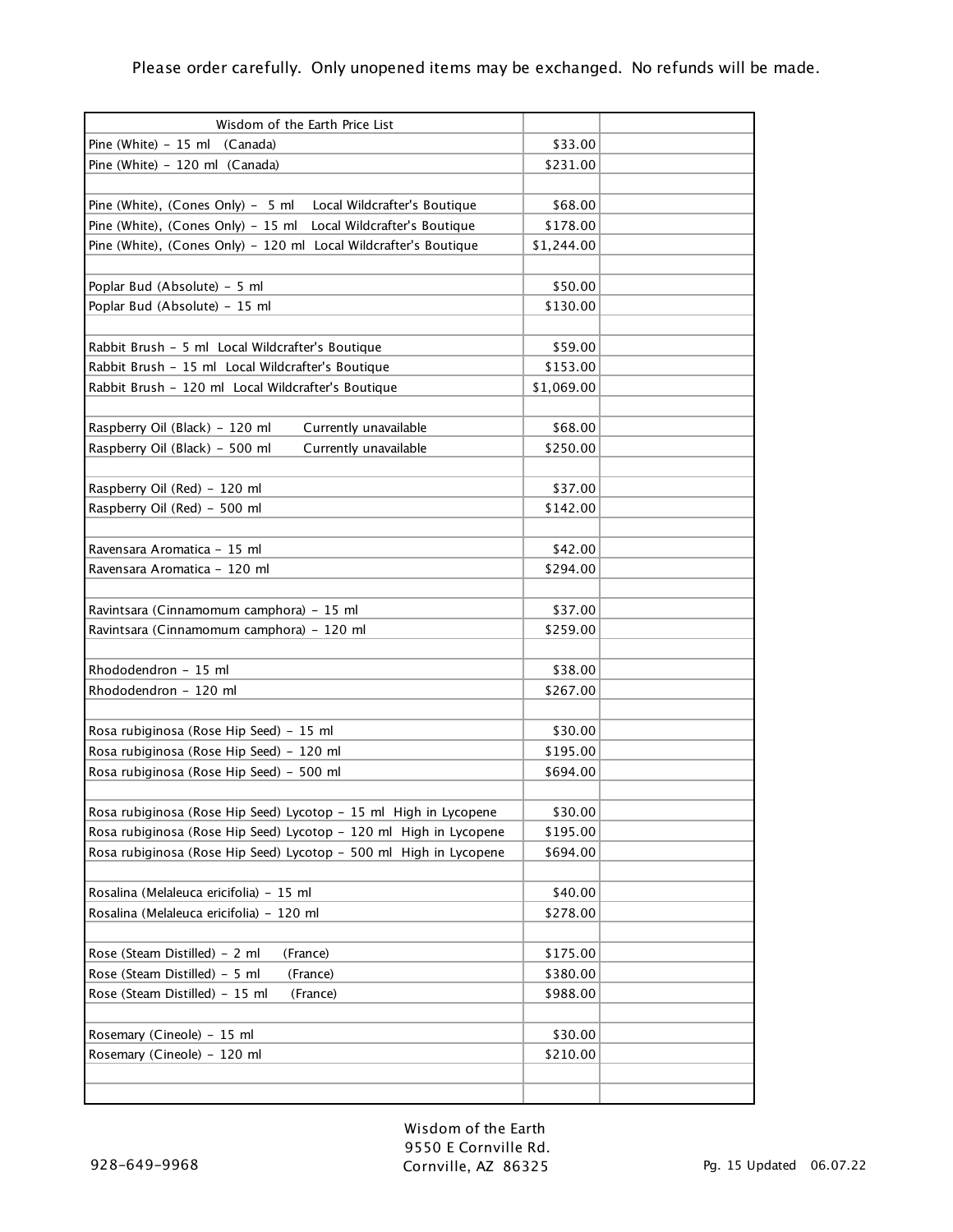| Wisdom of the Earth Price List                                                               |            |  |
|----------------------------------------------------------------------------------------------|------------|--|
| Rosemary (Hi-Camphor) - 15 ml                                                                | \$28.00    |  |
| Rosemary (Hi-Camphor) - 120 ml                                                               | \$196.00   |  |
|                                                                                              |            |  |
| Rosemary (Verbenone) - 5 ml (S. Africa) NEW!<br>Organic                                      | \$21.00    |  |
| Rosemary (Verbenone) - 15 ml (S. Africa) NEW!<br>Organic                                     | \$54.00    |  |
| Rosemary (Verbenone) - 120 ml (S. Africa) NEW!<br>Organic                                    | \$378.00   |  |
|                                                                                              |            |  |
| Rosewood (Bois de Rose) - 5 ml She's back! More beautiful than ever. RARE                    | \$22.00    |  |
| Rosewood (Bois de Rose) - 15 ml She's back! More beautiful than ever. RARE                   | \$56.00    |  |
| Rosewood (Bois de Rose) - 120 ml she's back! More beautiful than ever. RARE                  | \$392.00   |  |
|                                                                                              |            |  |
| Rue - 15 ml                                                                                  | \$32.00    |  |
| Rue - 120 ml                                                                                 | \$224.00   |  |
|                                                                                              |            |  |
| Saffron (Absolute) - 5 $\,$ ml Intense; must know how to work with it. Re-distilled w/water. | \$40.00    |  |
| Saffron (Absolute) - $15$ ml Intense; must know how to work with it. Re-distilled w/water    | \$140.00   |  |
|                                                                                              |            |  |
| Sage (Clary) $-15$ ml                                                                        | \$37.00    |  |
| Sage (Clary) - 120 ml                                                                        | \$256.00   |  |
|                                                                                              |            |  |
| Sage (Purple), (Artemisia tritendata) - 5 ml Local Wildcrafter's Boutique                    | \$59.00    |  |
| Sage (Purple), (Artemisia tritendata) - 15 ml Local Wildcrafter's Boutique                   | \$153.00   |  |
|                                                                                              |            |  |
| Sage (True), (Common) - 15 ml                                                                | \$32.00    |  |
| Sage (True), (Common) - 120 ml                                                               | \$224.00   |  |
|                                                                                              |            |  |
| Sage (White), (Apiana) - 5 ml<br>(USA)                                                       | \$54.00    |  |
| Sage (White), (Apiana) - 15 ml<br>(USA)                                                      | \$140.00   |  |
| Sage (White), (Apiana) - 120 ml<br>(USA)                                                     | \$978.00   |  |
|                                                                                              |            |  |
| St. John's Wort - 5 ml                                                                       | \$60.00    |  |
| St. John's Wort - 15 ml                                                                      | \$171.00   |  |
| St. John's Wort - 120 ml                                                                     | \$1,200.00 |  |
|                                                                                              |            |  |
| Sandalwood (Album) - 5 ml<br>(India)                                                         | \$131.00   |  |
| Sandalwood (Album) - 15 ml<br>(India)                                                        | \$328.00   |  |
| Sandalwood (Album) - 120 ml (India)                                                          | \$2,294.00 |  |
|                                                                                              |            |  |
| Sandalwood (Spicatum) - 5 ml<br>(Australia)                                                  | \$78.00    |  |
| Sandalwood (Spicatum) - 15 ml<br>(Australia)                                                 | \$203.00   |  |
| Sandalwood (Spicatum) – 120 ml (Australia)                                                   | \$1,420.00 |  |
|                                                                                              |            |  |
| Sandalwood (Santalum austrocaledonicum) - 5 ml<br>(S. Pacific)                               | \$80.00    |  |
| Sandalwood (Santalum austrocaledonicum) - 15 ml<br>(S. Pacific)                              | \$208.00   |  |
| Sandalwood (Santalum austrocaledonicum) - 120 ml (S. Pacific)                                | \$1,456.00 |  |
|                                                                                              |            |  |
| Santolina (Lavender Cotton) - 15 ml                                                          | \$48.00    |  |
| Santolina (Lavender Cotton) - 120 ml                                                         | \$333.00   |  |

Wisdom of the Earth 9550 E Cornville Rd. Cornville, AZ 86325 Pg. 16 Updated 06.07.22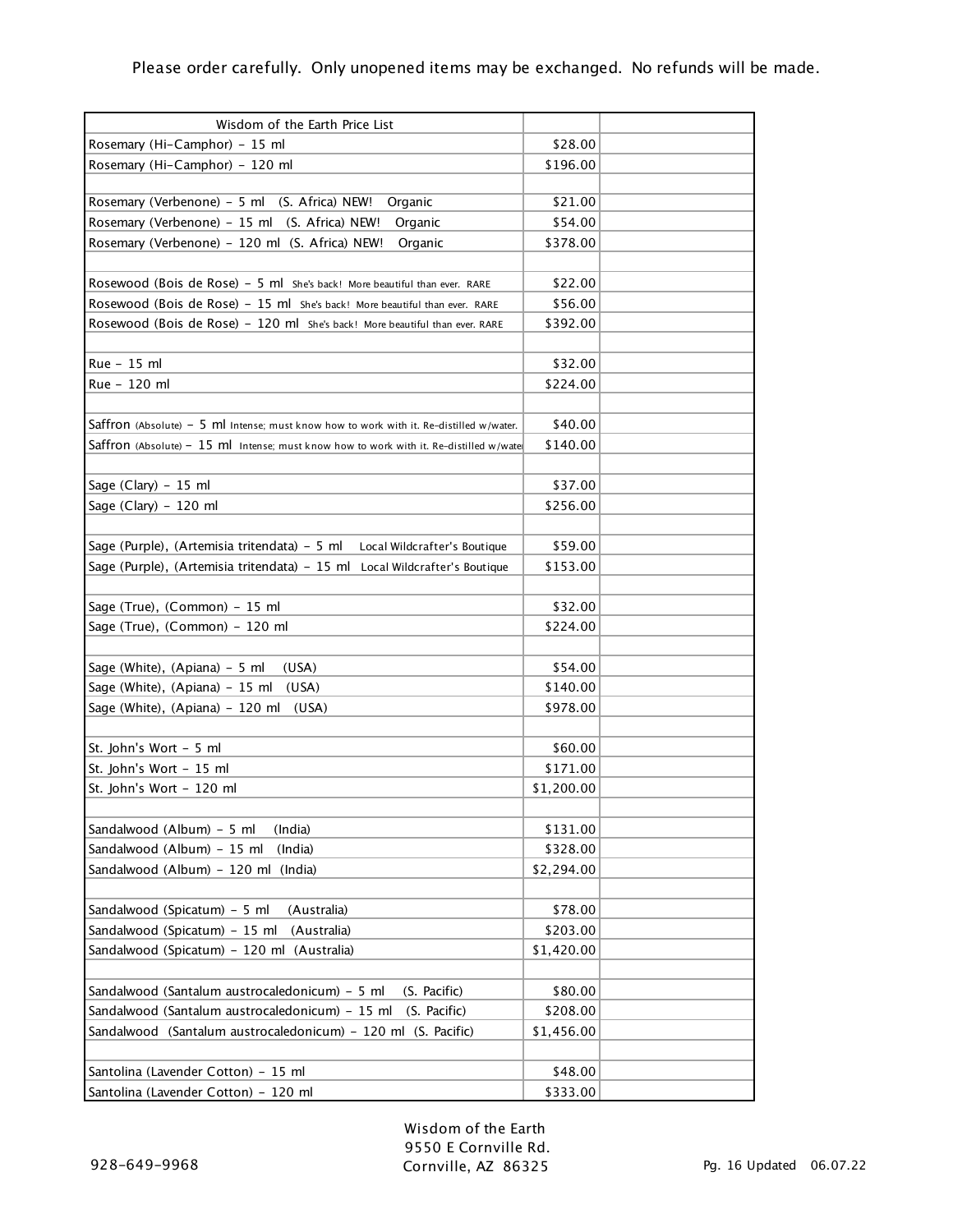| Wisdom of the Earth Price List                                  |                     |  |
|-----------------------------------------------------------------|---------------------|--|
|                                                                 |                     |  |
| Savory (Mountain) - 15 ml<br>(Albania)                          | \$44.00             |  |
| Savory (Mountain) - 120 ml (Albania)                            | \$308.00            |  |
| Savory (Mountain), (Highland) - 5 ml (Mt. de Cheiron, France)   | \$40.00             |  |
| Savory (Mountain), (Highland) - 15 ml (Mt. de Cheiron, France)  | \$101.00            |  |
| Savory (Mountain), (Highland) - 120 ml (Mt. de Cheiron, France) | \$706.00            |  |
|                                                                 |                     |  |
| Sesame Seed (Toasted) Organic - 120 ml                          | \$30.00             |  |
| Sesame Seed (Toasted) Organic - 500 ml                          | \$117.00            |  |
|                                                                 |                     |  |
| Spearmint - 15 ml                                               | \$26.00             |  |
| Spearmint - 120 ml                                              | \$172.00            |  |
|                                                                 |                     |  |
| Spikenard - 5 ml<br>Ancient Magdalene Essence                   | \$28.00             |  |
| Spikenard - 15 ml<br>Ancient Magdalene Essence                  | \$73.00             |  |
| Spikenard - 120 ml<br>Ancient Magdalene Essence                 | \$511.00            |  |
|                                                                 |                     |  |
| Spruce (Black) - 15 ml                                          | \$33.00             |  |
| Spruce (Black) - 120 ml                                         | \$233.00            |  |
|                                                                 |                     |  |
| Spruce (Blue) - 5 ml                                            | \$22.00             |  |
| Spruce (Blue) - 15 ml                                           | \$49.00             |  |
| Spruce (Blue) - 120 ml                                          | \$343.00            |  |
|                                                                 |                     |  |
| Spruce (Engleman) - 5 ml<br>Local Wildcrafter's Boutique        | \$59.00             |  |
| Spruce (Engleman) - 15 ml<br>Local Wildcrafter's Boutique       | \$153.00            |  |
| Spruce (Engleman) - 120 ml Local Wildcrafter's Boutique         | \$1,069.00          |  |
|                                                                 |                     |  |
| Spruce (Norway) - 5 ml<br>Organic                               | \$21.00             |  |
| Spruce (Norway) - 15 ml<br>Organic                              | \$47.00             |  |
| Spruce (Norway) - 120 ml<br>Organic                             | \$329.00            |  |
|                                                                 |                     |  |
| Spruce (Red) - 15 ml                                            | \$37.00             |  |
| Spruce (Red) - 120 ml                                           | \$259.00            |  |
|                                                                 |                     |  |
| Spruce (Sitka) – 5 ml                                           | \$35.00             |  |
| Spruce (Sitka) - 15 ml                                          | \$91.00             |  |
| Spruce (Sitka) - 120 ml                                         | \$639.00            |  |
|                                                                 |                     |  |
| Spruce (White) - 15 ml<br>Spruce (White) - 120 ml               | \$38.00<br>\$267.00 |  |
|                                                                 |                     |  |
| Star Anise - 15 ml<br>(China)                                   | \$31.00             |  |
| Star Anise - 120 ml<br>(China)                                  | \$217.00            |  |
|                                                                 |                     |  |
| Sugandha Kokila (White Cinnamon) - 15 ml                        | \$33.00             |  |
| Sugandha Kokila (White Cinnamon) - 120 ml                       | \$231.00            |  |
|                                                                 |                     |  |

Wisdom of the Earth 9550 E Cornville Rd. Cornville, AZ 86325 Pg. 17 Updated 06.07.22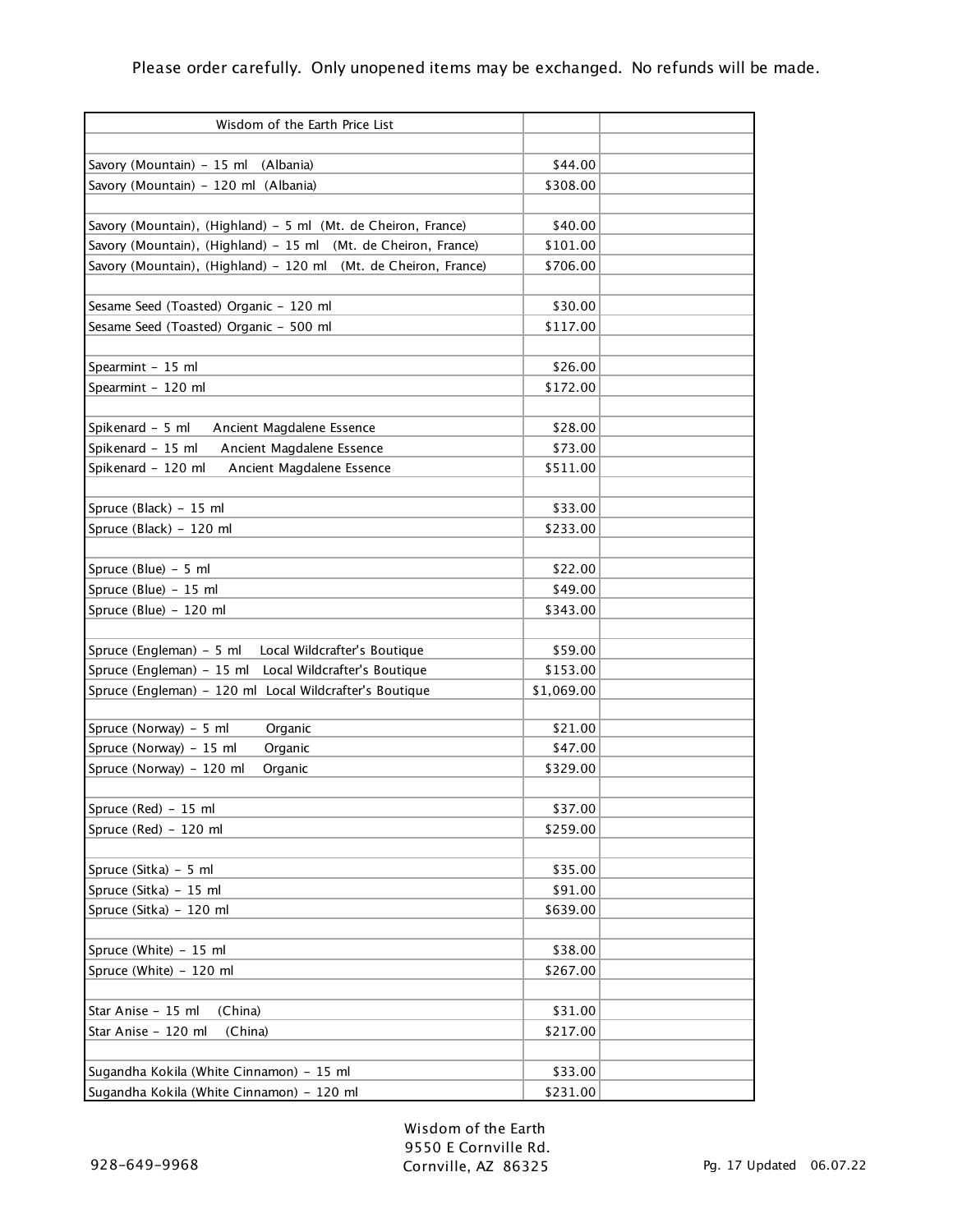| Wisdom of the Earth Price List                                                                    |            |  |
|---------------------------------------------------------------------------------------------------|------------|--|
|                                                                                                   |            |  |
| Sweet Grass Maceration - 5 ml Roller bottle with stainless steel ball                             | \$38.00    |  |
| Sweet Grass Maceration - 5 ml<br>Standard dropper                                                 | \$38.00    |  |
| Sweet Grass Maceration - 10 ml In assorted gemstone roller ball                                   | \$68.00    |  |
| Tagetes (Marigold) (Absolute) - 15 ml<br>Re-distilled with water                                  | \$38.00    |  |
| Tagetes (Marigold) (Absolute) - 120 ml<br>Re-distilled with water                                 | \$266.00   |  |
|                                                                                                   |            |  |
| Tamarack (Larch Tamarack) - 5 ml                                                                  | \$28.00    |  |
| Tamarack (Larch Tamarack) - 15 ml                                                                 | \$74.00    |  |
| Tamarack (Larch Tamarack) - 120 ml                                                                | \$518.00   |  |
|                                                                                                   |            |  |
| Tangerine - 15 ml                                                                                 | \$24.00    |  |
| Tangerine - 120 ml                                                                                | \$168.00   |  |
|                                                                                                   |            |  |
| Tansy (Blue) - 5 ml (Morocco)                                                                     | \$55.00    |  |
| Tansy (Blue) - $15$ ml<br>(Morocco)                                                               | \$143.00   |  |
| Tansy (Blue) - 120 ml<br>(Morocco)                                                                | \$1,001.00 |  |
|                                                                                                   |            |  |
| Tansy, Common (Tancy, Common) - 15 ml                                                             | \$40.00    |  |
| Tansy, Common (Tancy, Common) - 120 ml                                                            | \$278.00   |  |
|                                                                                                   | \$38.00    |  |
| Tarragon (Estragon), (French Tarragon) - 15 ml<br>Tarragon (Estragon), (French Tarragon) - 120 ml | \$267.00   |  |
|                                                                                                   |            |  |
| Tea Tree (Ti-Tree), (Melaleuca Alternifolia) - 15 ml                                              | \$29.00    |  |
| Tea Tree (Ti-Tree), (Melaleuca Alternifolia) - 120 ml                                             | \$203.00   |  |
|                                                                                                   |            |  |
| Tea Tree (Lemon) - 15 ml                                                                          | \$40.00    |  |
| Tea Tree (Lemon) - 120 ml                                                                         | \$280.00   |  |
|                                                                                                   |            |  |
| Thuja Orientalis - 15 ml                                                                          | \$30.00    |  |
| Thuja Orientalis - 120 ml                                                                         | \$211.00   |  |
|                                                                                                   |            |  |
| Thyme (Borneol type) - 15 ml                                                                      | \$43.00    |  |
| Thyme (Borneol type) - 120 ml                                                                     | \$301.00   |  |
|                                                                                                   |            |  |
| Thyme (Geraniol) - 5 ml                                                                           | \$53.00    |  |
| Thyme (Geraniol) - 15 ml                                                                          | \$138.00   |  |
|                                                                                                   |            |  |
| Thyme (Linalool) - 5 ml                                                                           | \$22.00    |  |
| Thyme (Linalool) - 15 ml                                                                          | \$57.00    |  |
| Thyme (Linalool) - 120 ml                                                                         | \$399.00   |  |
|                                                                                                   |            |  |
| Thyme (Red), (Thymol) - 15 ml                                                                     | \$44.00    |  |
| Thyme (Red), (Thymol) - 120 ml                                                                    | \$308.00   |  |
|                                                                                                   |            |  |
|                                                                                                   |            |  |

Wisdom of the Earth 9550 E Cornville Rd. Cornville, AZ 86325 Pg. 18 Updated 06.07.22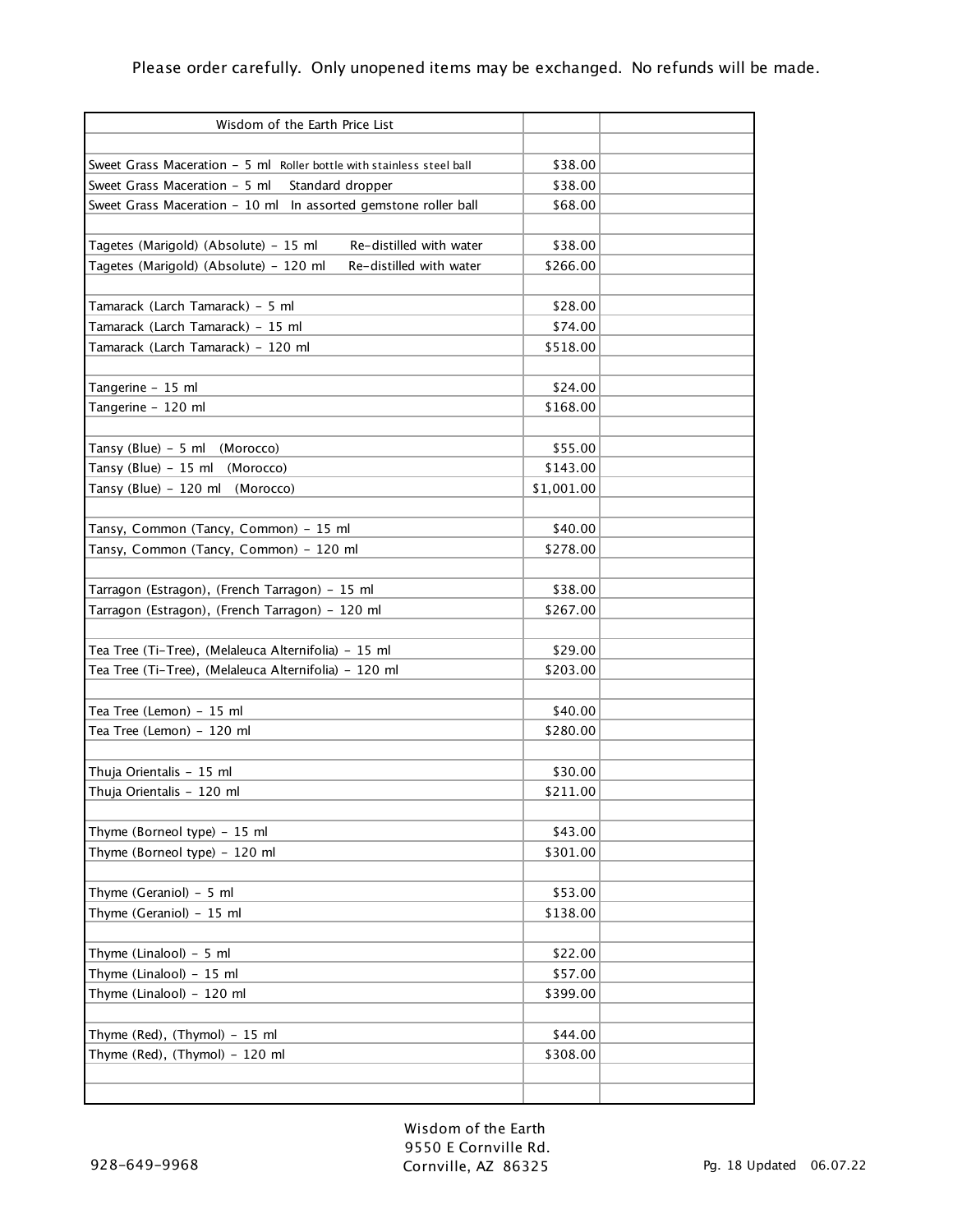| Wisdom of the Earth Price List                                  |          |                        |
|-----------------------------------------------------------------|----------|------------------------|
| Thyme (Spike) - 15 ml                                           | \$46.00  |                        |
| Thyme (Spike) - 120 ml                                          | \$322.00 |                        |
|                                                                 |          |                        |
| Thyme (Thuyanol) $-5$ ml                                        | \$50.00  |                        |
| Thyme (Thuyanol) - 15 ml                                        | \$130.00 |                        |
| Thyme (Thuyanol) - 120 ml                                       | \$908.00 |                        |
|                                                                 |          |                        |
| Tuberose (Absolute) - 2 ml                                      | \$148.00 | Currently Out of Stock |
| Tuberose (Absolute) - 5 ml                                      | \$321.00 | Currently Out of Stock |
|                                                                 |          |                        |
| Turmeric - 15 ml                                                | \$34.00  |                        |
| Turmeric - 120 ml                                               | \$239.00 |                        |
|                                                                 |          |                        |
| Strong aroma; use with consideration<br>Valerian Root - 5 ml    | \$42.00  |                        |
| Valerian Root - 15 ml<br>Strong aroma; use with consideration   | \$109.00 |                        |
| Valerian Root - 120 ml<br>Strong aroma; use with consideration  | \$764.00 |                        |
|                                                                 |          |                        |
| Vanilla (Oleoresin) Absolute - 2 ml Exquisite aroma and texture | \$45.00  |                        |
| Vanilla (Oleoresin) Absolute - 5 ml                             | \$98.00  |                        |
| Vanilla (Oleoresin) Absolute - 15 ml                            | \$326.00 |                        |
|                                                                 |          |                        |
| Verbena (Lemon) - 5 ml                                          | \$62.00  |                        |
| Verbena (Lemon) - 15 ml                                         | \$161.00 |                        |
|                                                                 |          |                        |
| Vetiver (Vetivert) - 5 ml                                       | \$23.00  |                        |
| Vetiver (Vetivert) - 15 ml                                      | \$51.00  |                        |
| Vetiver (Vetivert) - 120 ml                                     | \$357.00 |                        |
|                                                                 |          |                        |
| Violet (Absolute*) - 5 ml All Natural                           | \$60.00  |                        |
| Violet (Absolute*) - 15 ml All Natural                          | \$156.00 |                        |
|                                                                 |          |                        |
| Violet Leaf (Absolute) - 5 ml                                   | \$88.00  |                        |
| Violet Leaf (Absolute) - 15 ml                                  | \$229.00 |                        |
|                                                                 |          |                        |
| Wintergreen - 15 ml                                             | \$29.00  |                        |
| Wintergreen - 120 ml                                            | \$200.00 |                        |
| Yarrow (Blue) - 5 ml<br>(Bulgaria)                              | \$21.00  |                        |
| Yarrow (Blue) - 15 ml<br>(Bulgaria)                             | \$56.00  |                        |
| Yarrow (Blue) - 120 ml<br>(Bulgaria)                            | \$392.00 |                        |
|                                                                 |          |                        |
| Ylang Ylang (Complete) - 5 ml                                   | \$21.00  |                        |
| Ylang Ylang (Complete) - 15 ml                                  | \$54.00  |                        |
| Ylang Ylang (Complete) - 120 ml                                 | \$378.00 |                        |
|                                                                 |          |                        |
| Zanthoxylum (Timur) - 15 ml                                     | \$30.00  |                        |
| Zanthoxylum (Timur) - 120 ml                                    | \$211.00 |                        |
|                                                                 |          |                        |

Wisdom of the Earth 9550 E Cornville Rd. Cornville, AZ 86325 Pg. 19 Updated 06.07.22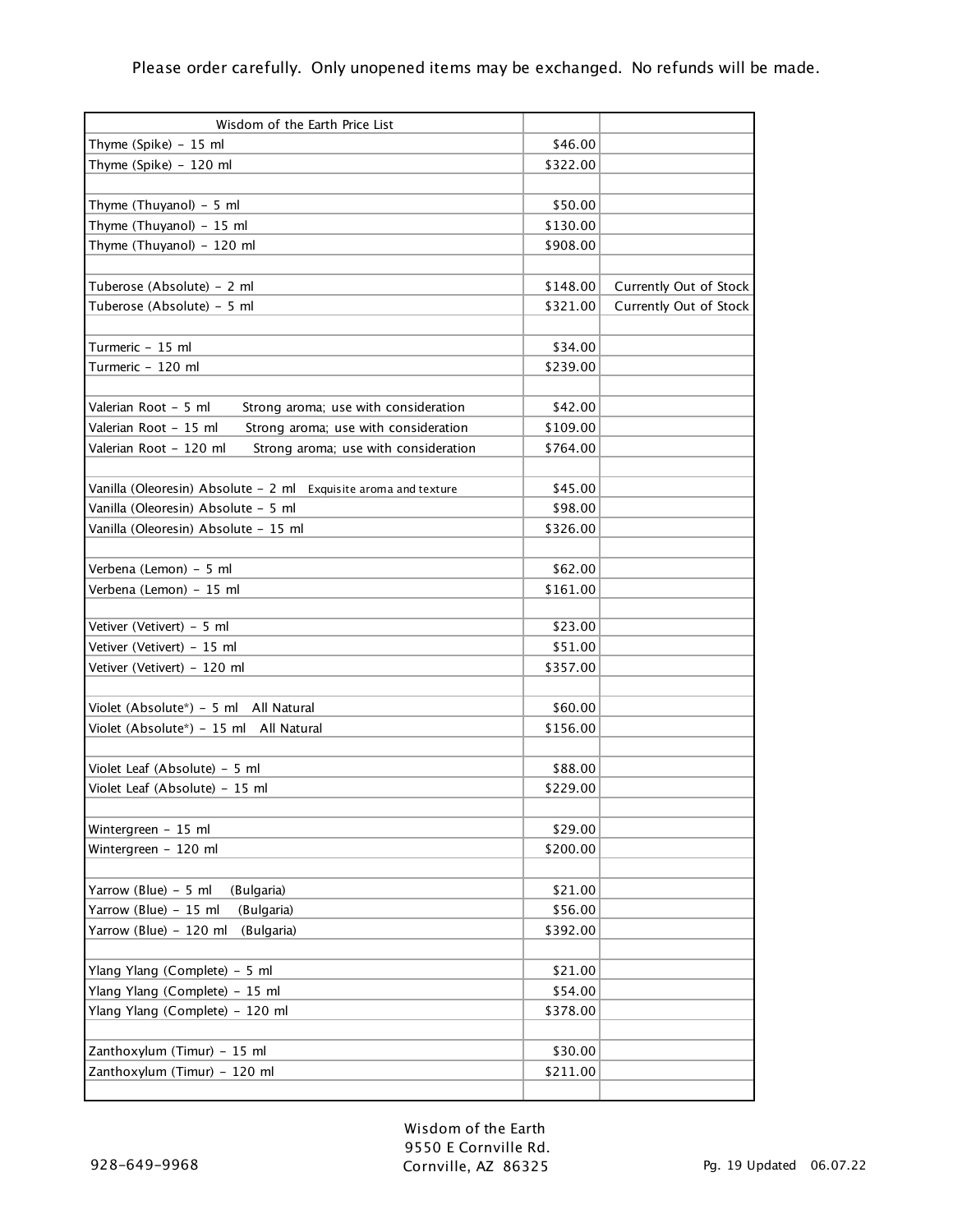| Wisdom of the Earth Price List                                                       |          |  |
|--------------------------------------------------------------------------------------|----------|--|
|                                                                                      |          |  |
| <b>HYDROLATS</b>                                                                     |          |  |
| Some hydrolats are available in LARGER SIZES if in stock; 500ml=\$130; 1,000ml=\$245 |          |  |
| No extra charge for steel container. NOTE: 500 ml is shipped in 625 ml bottle.       |          |  |
| Cistus - 120 ml                                                                      | \$33.00  |  |
| Cucumber - 120 ml<br>So Amazing!<br>Organic                                          | \$33.00  |  |
| Fir (Frasier) - 120 ml                                                               | \$33.00  |  |
| Fir (White) $-120$ ml                                                                | \$33.00  |  |
| Fragonia - 120 ml                                                                    | \$33.00  |  |
| Frankincense - 120 ml                                                                | \$33.00  |  |
| Geranium - 120 ml                                                                    | \$33.00  |  |
| Grindelia (Gum Weed) - 120 ml                                                        | \$33.00  |  |
| Helichrysum Italicum - 120 ml                                                        | \$33.00  |  |
| Laurel Leaf (Organic) - 120 ml                                                       | \$33.00  |  |
| Lavender - 120 ml<br>Organic                                                         | \$33.00  |  |
| Melissa - 120 ml                                                                     | \$33.00  |  |
| Neroli - 120 ml<br>Organic                                                           | \$33.00  |  |
| Peppermint - 120 ml Organic                                                          | \$33.00  |  |
| Pine (Pinon) - 120 ml (Cones & Needles)                                              | \$33.00  |  |
| Pine (Ponderosa) - 120 ml (Cones & Needles)                                          | \$33.00  |  |
| Redwood (Coastal) - 120 ml Gathered at the head of the Eel River CA                  | \$33.00  |  |
| Rose (Bulgaria) - 120 ml Deep & Dynamic Organic                                      | \$33.00  |  |
| Rosemary (Verbenone) - 120 ml NEW! Organic                                           | \$33.00  |  |
| Sage (Purple) - 120 ml                                                               | \$33.00  |  |
| Sage (White) - 120 ml                                                                | \$33.00  |  |
| Sandalwood - 120 ml                                                                  | \$33.00  |  |
| Spearmint - 120 ml                                                                   | \$33.00  |  |
| Spruce (Engelmann) - 120 ml                                                          | \$33.00  |  |
| Sweetgrass - 120 ml                                                                  | \$33.00  |  |
| Yarrow (Blue) - 120 ml                                                               | \$33.00  |  |
|                                                                                      |          |  |
| Special Collection! Lavenders around the World - 7 beautiful and varied 15 ml        |          |  |
| Lavenders from Albania, Bulgaria, France (Drome Valley), France (Mt. de Cheiron),    | \$295.00 |  |
| Greece, US and Spain.  Retail individually, \$316                                    |          |  |
|                                                                                      |          |  |
| <b>Books</b>                                                                         |          |  |
| WOTE Reference Guide - Updated and Expanded (Kapp)                                   | \$25.00  |  |
| WOTE Speaks the Truth about Medicial Aromatherapy (Kapp)                             | \$20.00  |  |
| WOTE Voices of Light, Voices of Love (Gutierrez, Kapp, Olivera de Kapp)              | \$25.00  |  |
| The Book of Anointing (Olivera)                                                      | \$20.00  |  |
| Aromatherapy for Healing the Spirit (Mojay)                                          | \$20.00  |  |
| Black Cumin (Schleicher & Saleh)                                                     | \$13.00  |  |
| Blossoming Heart (The): Aromatherapy for Healing & Transformation (Zeck)             | \$39.00  |  |
| Healing Intelligence of EOs (The) (Schnaubelt)                                       | \$20.00  |  |
| Lost Language of Plants (Buhner)                                                     | \$20.00  |  |
| Plant Intelligence: Into the Dreaming of Earth (Buhner)                              | \$26.00  |  |
| Practice of Aromatherapy (Valnet)                                                    | \$19.00  |  |
|                                                                                      |          |  |

Wisdom of the Earth 9550 E Cornville Rd. Cornville, AZ 86325 Pg. 20 Updated 06.07.22